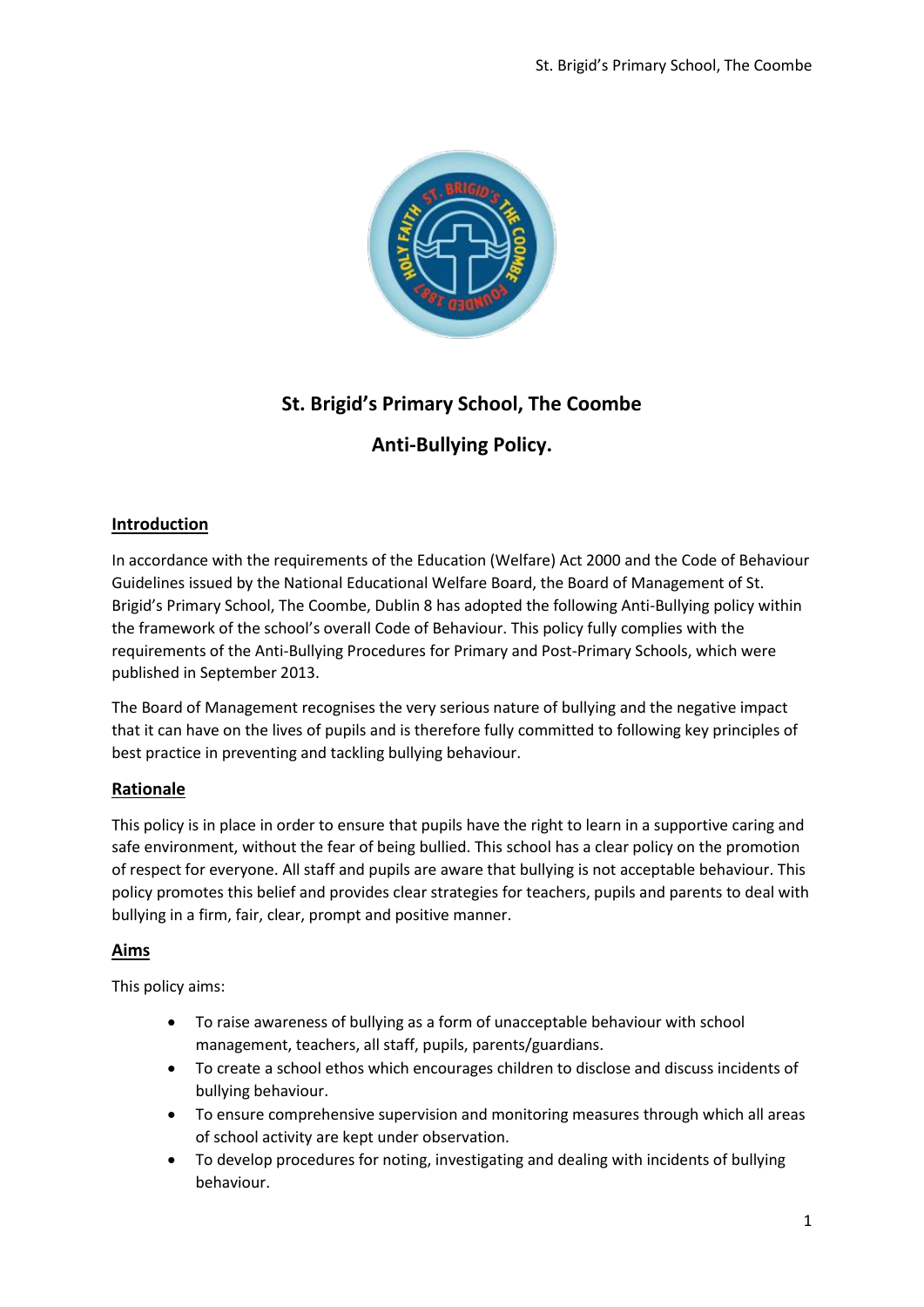- To implement a programme of support for those affected by bullying behaviour and for those involved in bullying behaviour.
- To work with appropriate agencies in countering all forms of bullying and anti-bullying behaviour.
- To increase cooperation between home and school regarding the issue of bullying.
- To foster the development of a sense of responsibility and self discipline in pupils based on respect among all members of the school community.
- To share the task with parents/guardians of equipping pupils with the necessary skills to deal with others.

## **Key Principles**

The Board of Management recognises the very serious nature of bullying and the negative impact that it can have on the lives of pupils and is therefore fully committed to the following **key principles of best practice** in preventing and tackling bullying behaviour:

- *1. A positive school culture and climate which*
- is welcoming of difference and diversity and is based on inclusivity
- encourages pupils to disclose and discuss incidents of bullying behaviour in a nonthreatening environment
- promotes respectful relationships across the school community
- *2. Effective leadership*
- *3. A school-wide approach*
- *4. A shared understanding of what bullying is and its impact*
- *5. Implementation of education and prevention strategies (including awareness raising measures) that*
	- build empathy, respect and resilience in pupils
	- explicitly address the issues of cyber-bullying and identity-based bullying including in particular, homophobic and transphobic bullying.
- *6. Effective supervision and monitoring of pupils*
- *7. Supports for staff*
- *8. Consistent recording, investigation and follow up of bullying behaviour (including use of established intervention strategies); and*
- *9. On-going evaluation of the effectiveness of the anti-bullying policy.*

### **Definition of Bullying**

In accordance with the Anti-Bullying Procedures for Primary and Post-Primary Schools bullying is defined as follows:

Bullying is unwanted negative behaviour, verbal, psychological or physical conducted, by an individual or group against another person (or persons) and which is repeated over time.

The following types of bullying behaviour are included in the definition of bullying:

- deliberate exclusion, malicious gossip and other forms of relational bullying,
- cyber-bullying and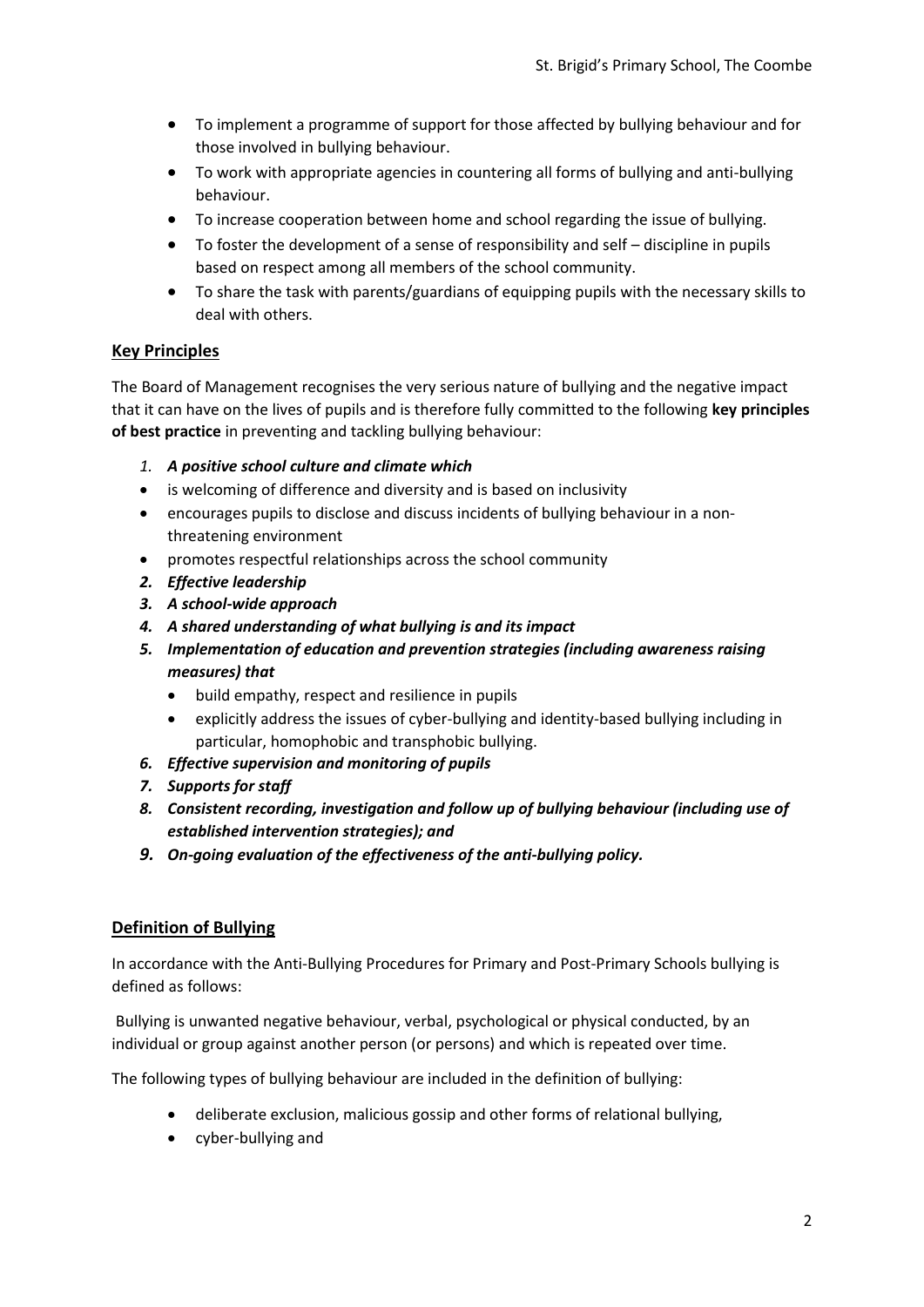identity-based bullying such as homophobic bullying, racist bullying, bullying based on a person's membership of the Traveller community and bullying of those with disabilities or special educational needs.

Isolated or once-off incidents of intentional negative behaviour, including a once-off offensive or hurtful text message or other private messaging, do not fall within the definition of bullying and should be dealt with, as appropriate, in accordance with the school's code of behaviour.

However, in the context of this policy, placing a once-off offensive or hurtful public message, image or statement on a social network site or other public forum where that message, image or statement can be viewed and/or repeated by other people will be regarded as bullying behaviour.

Negative behaviour that does not meet this definition of bullying will be dealt with in accordance with the school's code of behaviour.

Bullying can take place anywhere:

- $\triangleright$  In school, in class, in the playground, corridors, toilets
- $\geq$  On the way to or from school
- $\triangleright$  At activities outside of school
- $\geq$  On the road/street/in the home etc.

NOTE: factors having their origins in differences or conflicts between parties outside the school may contribute to increased incidents of bullying within the school.

### **Types of Bullying**

The following are some of the types of bullying behaviour that can occur amongst pupils:

**Physical aggression**: This behaviour includes pushing, shoving, punching, kicking, poking and tripping people. It may also take the form of severe physical assault. While pupils often engage in 'mess fights', they can sometimes be used as a disguise for physical harassment or inflicting pain.

**Intimidation**: Some bullying behaviour takes the form of intimidation: it may be based on the use of very aggressive body language with the voice being used as a weapon. Particularly upsetting can be a facial expression which conveys aggression and/or dislike.

**Isolation/exclusion and other relational bullying:** This occurs where a certain person is deliberately isolated, excluded or ignored by some or all of the class group. This practice is usually initiated by the person engaged in bullying behaviour and can be difficult to detect. It may be accompanied by writing insulting remarks about the pupil in public places, by passing around notes about or drawings of the pupil or by whispering insults about them loud enough to be heard.

Relational bullying occurs when a person's attempts to socialise and form relationships with peers are repeatedly rejected or undermined. One of the most common forms includes control: "Do this or I won't be your friend anymore"(implied or stated); a group ganging up against one person (girl or boy); non-verbal gesturing; malicious gossip; spreading rumours about a person or giving them the "silent treatment".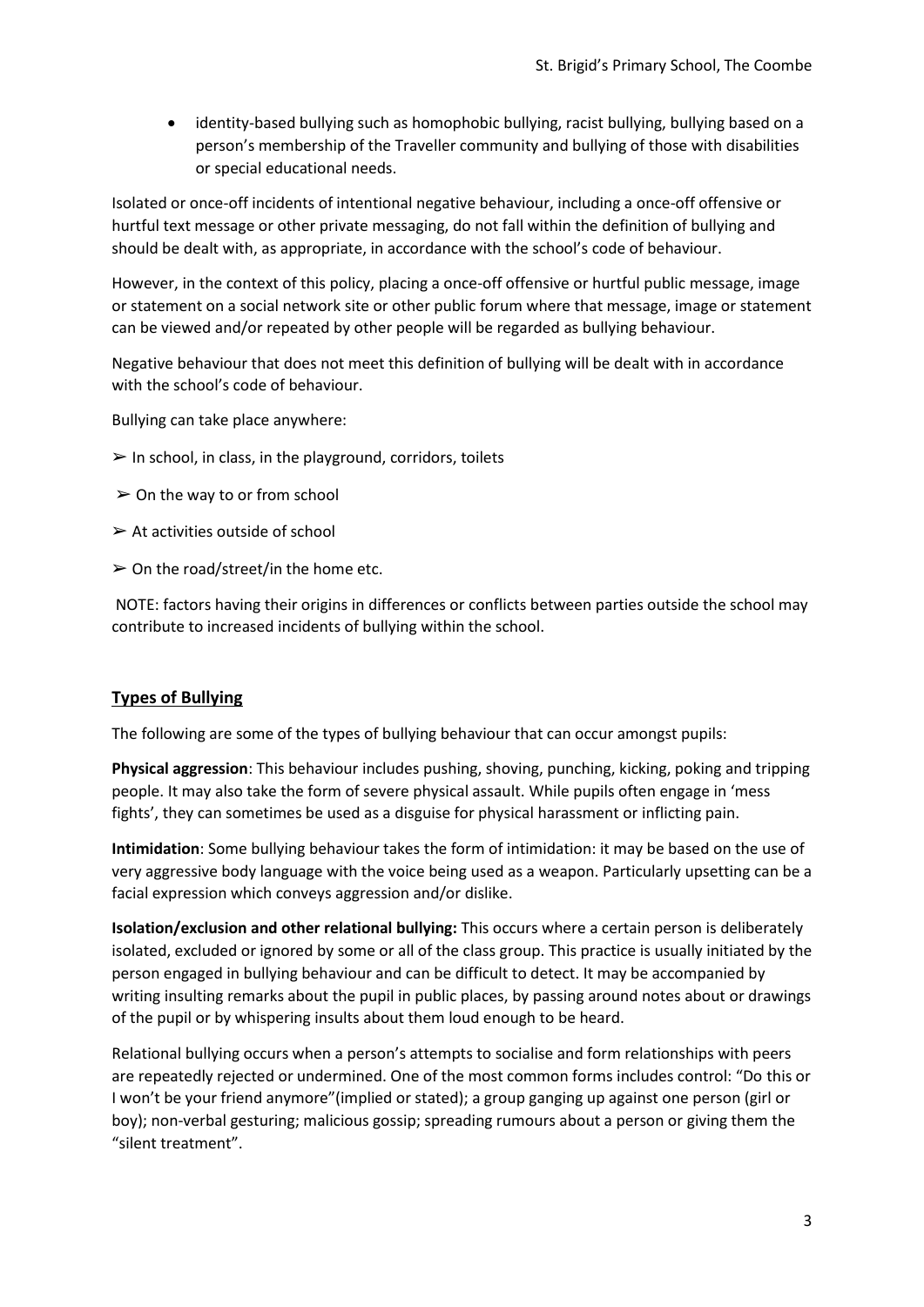**Cyber-bullying**: This type of bullying is increasingly common and is continuously evolving. It is bullying carried out through the use of information and communication technologies such as text, social network sites, e-mail, apps, gaming sites, chat-rooms and other online technologies. Being the target of inappropriate or hurtful messages is the most common form of online bullying.

**Name calling:** Persistent name-calling directed at the same individual(s) which hurts, insults or humiliates should be regarded as a form of bullying behaviour. Often name calling of this type refers to physical appearance, e.g., size or clothes worn. Accent or distinctive voice characteristics may attract negative attention. Academic ability can also provoke name calling. This tends to operate at two extremes. There are those who are singled out for attention because they are perceived to be weak academically. At the other extreme there are those who, because they are perceived as high achievers, are also targeted.

**Damage to property:** Personal property can be the focus of attention for bullying behaviour. This may result in damage to clothing, school books and other learning material. Items of personal property may be defaced, broken, stolen or hidden.

**Extortion**: Demands for money may be made, often accompanied by threats (sometimes carried out in the event of the targeted pupil not delivering on the demand). A pupil may also be forced into theft of property for delivery to another who is engaged in bullying behaviour.

#### **Teacher Bullying:**

A teacher may, unwittingly or otherwise, engage in or reinforce bullying behaviour in a number of ways:

- o Using sarcasm or other insulting or demeaning form of language when addressing pupils, making negative comments about a pupil's appearance or background.
- o Humiliating, directly or indirectly, a pupil who is particularly academically weak or outstanding, or vulnerable in other ways.
- o Using threatening or intimidating gestures, or any form of degrading physical contact.

## **Effects of Bullying**

Pupils who are being bullied may develop feelings of insecurity and extreme anxiety and thus may become more vulnerable. Self-confidence may be damaged with a consequent lowering of their selfesteem. While they may not talk about what is happening to them, their suffering is indicated through changes in mood and behaviour. Bullying may occasionally result in suicide. It is, therefore, important to be alert to changes in behaviour as early intervention is desirable.

### **Indications of Bullying Behaviour, Signs and Symptoms:**

The following signs/symptoms may suggest that a pupil is being bullied:

- Anxiety about travelling to and from school requesting parents to drive or collect them, changing route of travel, avoiding regular times for travelling to and from school
- Unwillingness to go to school, refusal to attend, mitching
- Deterioration in educational performance, loss of concentration and loss of enthusiasm and interest in school
- Pattern of physical illnesses (e.g. headaches, stomach aches)
- Unexplained changes either in mood or behaviour; it may be particularly noticeable before returning to school after weekends or more especially after longer school holidays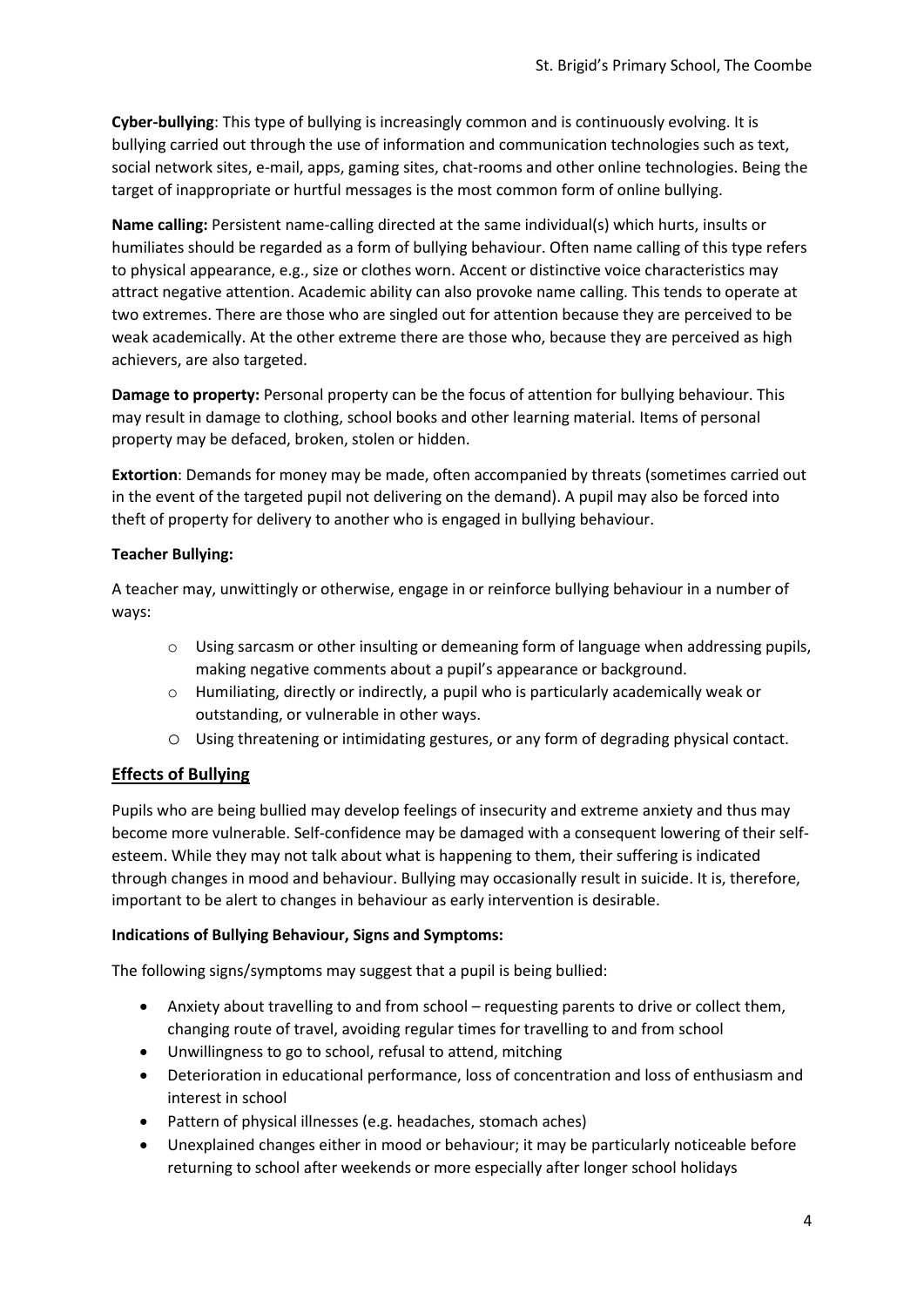- Visible signs of anxiety or distress stammering, withdrawing, nightmares, difficulty sleeping, crying, not eating, vomiting, bedwetting
- Spontaneous out-of-character comments about either pupils or teachers
- Possessions missing or damaged
- Increased requests for money or stealing money
- Unexplained bruising or cuts or damaged clothing
- Reluctance and/or refusal to say what is troubling him/her.

Those signs do not necessarily mean that a pupil is being bullied. If repeated or occurring in combination, those signs do warrant investigation in order to establish what is affecting the pupil.

#### **Characteristics of Bullying Behaviour**

#### **The Victim:**

Any pupil, through no fault of his or her own may be bullied. It is common in the course of normal play for pupils to tease or taunt each other. However, at a certain point, teasing and taunting may become forms of bullying behaviour. As pupils are particularly quick to notice differences in others, pupils who are perceived as different are those more prone to encounter such behaviour. However, the pupils who are most at risk of becoming victims are those who react in a vulnerable and distressed manner. The seriousness and duration of the bullying behaviour is directly related to the pupil's continuing response to the verbal, physical or psychological aggression. It is of note that some pupils can unwittingly behave in a very provocative manner that attracts bullying behaviour.

#### **The Bully:**

It is generally accepted that bullying is a learned behaviour. Pupils who bully tend to display aggressive attitudes combined with a low level of self- discipline. They can lack any sense of remorse; often they convince themselves that the victim deserves the treatment meted out. Pupils who bully can also be attention seeking; often they set out to impress bystanders and enjoy the reaction their behaviour provokes. They tend to lack the ability to empathise. They are unaware or indifferent to the victim's feelings. Others seem to enjoy inflicting pain. It is of note that many bullies suffer from a lack of confidence and have low self-esteem. It is not uncommon to find that pupils who engage in bullying are also bullied. They tend to be easily provoked and frequently provoke others.

#### **The Bystander**:

Most students in a classroom or school do not bully others regularly and are not victimised by bullies. Many 'bystanders remain neutral or try to support the victim when they see bullying occurring but unfortunately, some students who observe bullying are much more likely to encourage or assist the bully than to attempt to help the victim. With appropriate instruction and guidance, however, bystanders can be empowered to take an active role in preventing bullying from occurring and to report bullying to adults when it does take place.

#### **Relevant Teachers**

The relevant teacher(s) for investigating and dealing with bullying are as follows: (see Section 6.8 of the Anti-Bullying Procedures for Primary and Post-Primary Schools)

- The Principal
- The Deputy Principal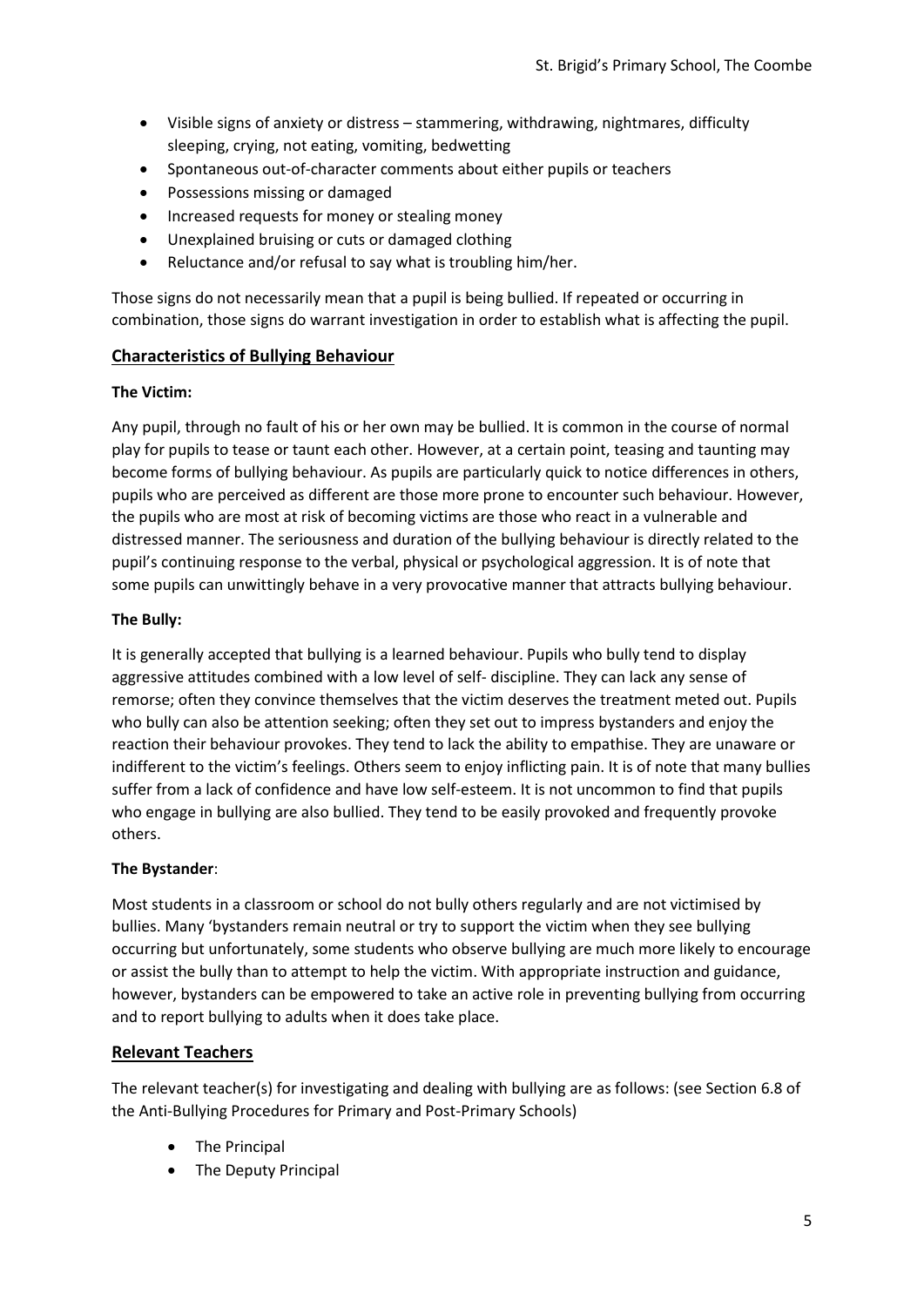- The Assistant Principals
- Class teachers

Any teacher may act as the relevant teacher if circumstances warrant it

#### **Education and Prevention Strategies**

St. Brigid's Primary School adopts a school-wide approach to the fostering of respect for all members of the school community. Through a programme of positive action, the school promotes an atmosphere of happiness, friendship, openness, mutual respect and tolerance. This will be evident throughout the school.

### *Creating a culture of telling:*

- $\triangleright$  The staff of St. Brigid's Primary School repeatedly reinforces the message that all incidents of bullying behaviour must be reported. Reassurance is given that all incidents of bullying will be dealt with in a safe manner. Pupils will gain a confidence in telling, which is of vital importance.
- $\triangleright$  Bystanders can be the key to resolving bullying. It should be made clear to all pupils that when they report incidents of bullying they are not considered to be telling tales but are behaving responsibly.
- Ensuring that pupils know who to tell and how to tell, e.g.: Direct approach to teacher at an appropriate time, for example after class. - Hand note up with homework. - Ask a parent(s)/guardian(s) to tell on your behalf. - Ask a friend/peer to tell on your behalf. - Administer a confidential questionnaire. - Ensure bystanders understand the importance of telling if they witness or know that bullying is taking place.

#### *Supervision and monitoring:*

- $\triangleright$  Effective supervision and monitoring systems facilitate early intervention.
- $\triangleright$  Supervision and monitoring of classrooms, corridors, hall, playgrounds, school grounds, school tours and extra-curricular activities.
- $\triangleright$  Non-teaching staff encouraged to be vigilant and report issues to relevant teachers.
- $\triangleright$  Yard Communication Book available for both yards.
- $\triangleright$  Supervision and in-class wet day activities are in place in all classrooms to ensure children are occupied and that a positive atmosphere exists at break times.
- $\triangleright$  Supervision also applies to monitoring student use of communication technology within the school.

#### *Professional Development:*

- $\triangleright$  Whole staff professional development on bullying to ensure that all staff develops an awareness of what bullying is, how it impacts on pupils' lives and the need to respond to it – prevention and intervention.
- Professional development with specific focus on the training of the relevant teacher(s).

#### *Raising the awareness of bullying as a form of unacceptable behaviour by:*

- $\triangleright$  The development of dedicated display boards and posters in the school promoting friendship and bullying prevention.
- $\triangleright$  Holding a competition in which students create an anti-bullying slogan for our school. This will be displayed around the school.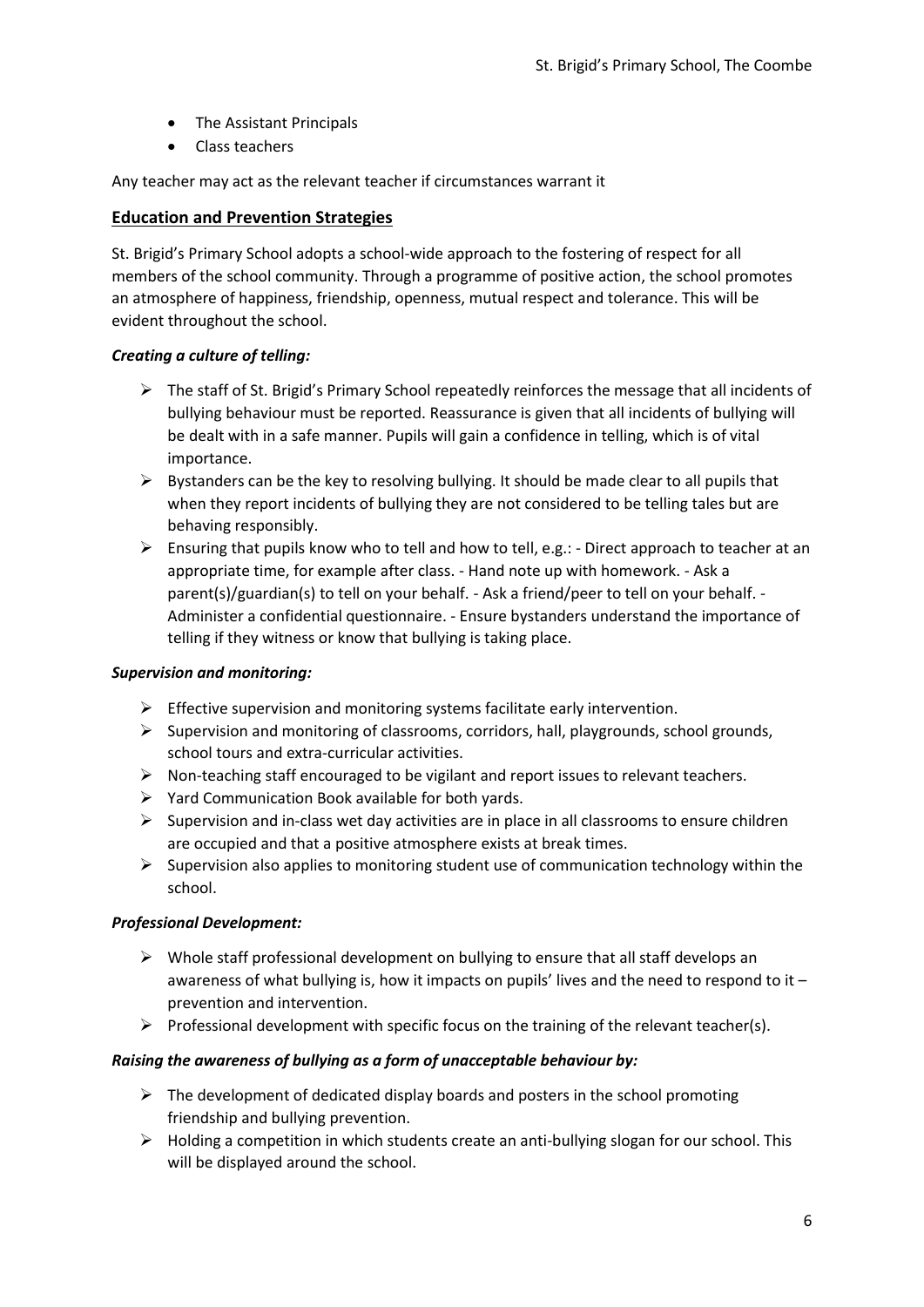- $\triangleright$  Displaying the school's Anti-Bullying charter in classrooms, common areas of the school see appendix 2.
- $\triangleright$  The anti-bullying policy is discussed with pupils and is also available on the school's website.
- $\triangleright$  Friendship week held in St. Brigid's Primary School.

#### *Promoting a positive sense of self-worth and building empathy and resilience in pupils:*

- $\triangleright$  Kindness Intentions read out at assembly each week. (over the intercom during Covid-19 restrictions)
- $\triangleright$  Rewarding incidents of good and improved behaviour at a whole school level through the presentation of student of the week certificates each Friday.
- $\triangleright$  Formal and informal interactions.
- $\triangleright$  Celebration of International Day.
- $\triangleright$  Celebration of Friendship Week.
- Development of the use of a Buddy Bench and Playground Pals on the yard.
- $\triangleright$  NEPS approved Friends for Life Programme targeted at a class level each year, typically 3 rd/4th class.
- Implementation of the NEPs approved Get Up, Stand Up Programme for  $6<sup>th</sup>$  class.

#### *Cyber bullying:*

- $\triangleright$  Promoting awareness of St. Brigid's Acceptable Use Policy and ensuring that the access to technology within the school is strictly monitored, as is the pupils' use of mobile phones.
- $\triangleright$  Communicating the message that unlike other forms of bullying, a once-off posting can constitute bullying.
- $\triangleright$  Advice will be communicated to help students protect themselves from being involved in bullying and to advise them on reporting any incidents. A telling atmosphere is created, so that pupils will report cyber bullying where they see it.
- $\triangleright$  Publicising ways of dealing with cyber bullying in the school. Don't reply. Keep the message. - Block the sender. - Tell someone you trust.
- $\triangleright$  Promoting 'Internet Safety Day' annually and activities to celebrate this awareness.
- $\triangleright$  Teaching of lessons to deal with the issues of cyber bullying and internet safety.
- $\triangleright$  Community Garda will visit the school to talk about cyber bullying to our 5<sup>th</sup> and 6<sup>th</sup> classes.
- $\triangleright$  Webwise Primary Programme is used as a resource in order to assist and support teachers when teaching about safe and responsible uses of the internet. Parent(s)/guardian(s) of children from 5th and 6th classes to receive 'A Parents' Guide to a Better Internet', published by Webwise.
- Parent(s)/guardian(s) and students are advised that it is illegal for a child under 13 to register with and use many social media networks.

### *Needs of SEN pupils:*

Our school's approach to tackling and preventing bullying takes particular account of the needs of pupils with SEN, and joins up with other relevant school policies and supports and will ensure that all services and supports and will ensure that all the services that provide for such pupils work together. Approaches to decreasing the likelihood of bullying for pupils with SEN include improving inclusion, focusing on developing social skills, paying attention to key moments such as transitioning from primary to post-primary and cultivating a good school culture which has respect for all and helping one another as central.

#### *Role of Parents/Guardians:*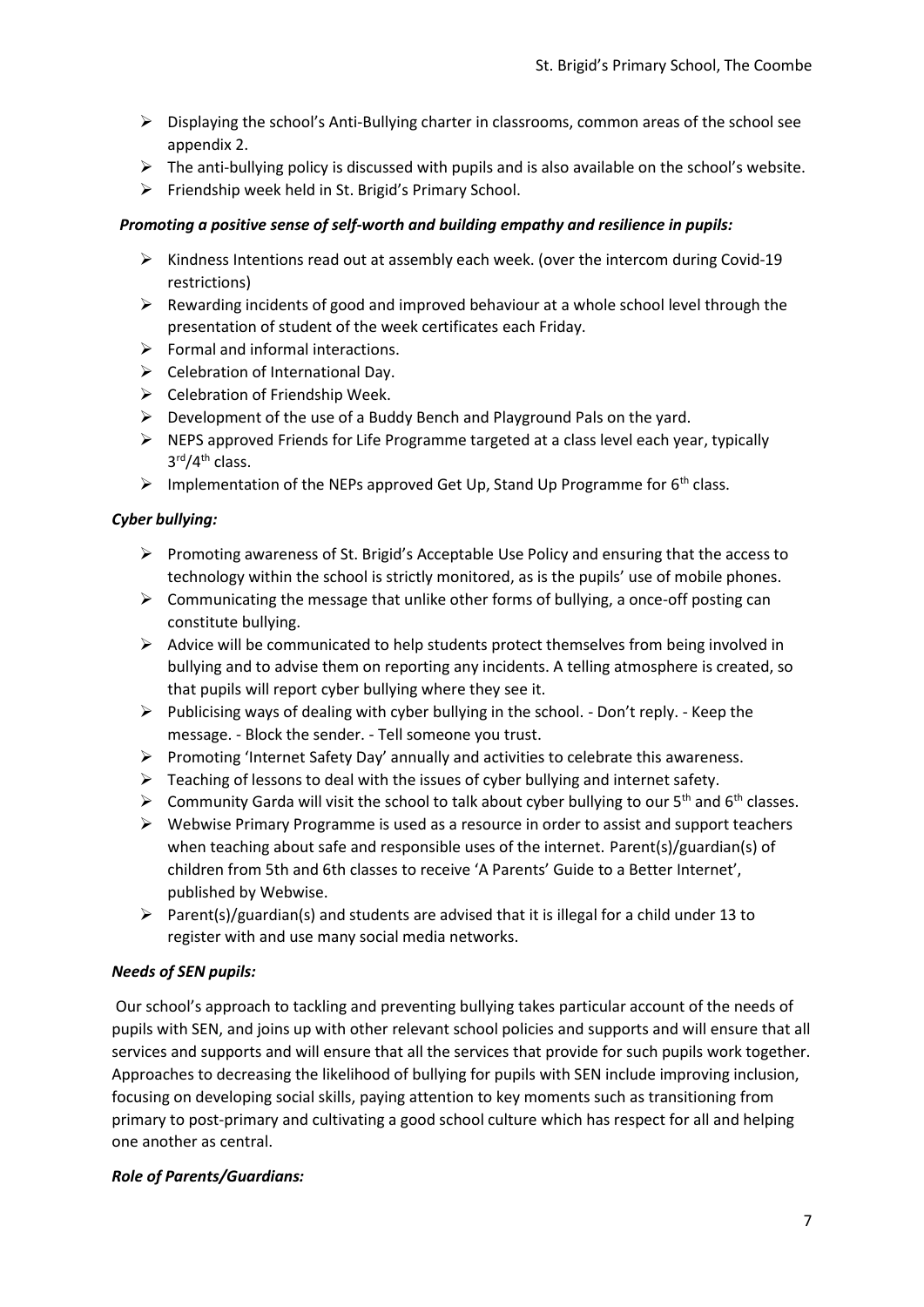It is important to be realistic, it will not be possible for a single child to assert his/her rights if attacked by a group. Children should be advised to get away and tell an adult in situations such as this.

- $\triangleright$  Teaching your child to say "No" in a good assertive tone of voice and to carry himself/herself in a confident way will help your child to deal with many situations. A child's self-image and body language may send out messages to potential bullies. Children should be encouraged to talk about bullying and given an opportunity to express their concerns.
- $\triangleright$  Approach your child's teacher if the bullying is school related. It is important for you to understand that bullying in school can be difficult for teachers to detect because of the large numbers of children involved. Teachers will appreciate being informed about bullying. School bullying requires that parents and teachers work together for a resolution.
- $\triangleright$  Very often parental advice to a child is to "hit back" at the bully, if the abuse is physical. This is not always realistic, as it requires a huge amount of courage and indeed sometimes makes the situation worse. Children should not be encouraged to engage in violent behaviour. Teaching children to be more assertive and to tell is far more positive and effective.
- $\triangleright$  Keep an account of incidents to help you assess how serious the problem is. Many children, with a little help, overcome this problem very quickly.
- Maintaining links with school: knowledge of the SPHE curriculum areas, Parent Association events and guest speakers related to the areas of Wellbeing, Emotional and Social Skill development and bullying.

## *Implementation of the curricula*

Teachers influence attitudes to bullying behaviour in a positive manner through a range of curricular initiatives. There are a number of curriculum components and programmes which are particularly relevant to the prevention of bullying and the promotion of respect for diversity and inclusiveness.

- $\triangleright$  SPHE curriculum makes specific provision for exploring bullying as well as the interrelated areas of belonging and integrating, communication, conflict, friendship, personal safety and relationships.
- $\triangleright$  The Stay Safe programme is a personal safety skills programme which seeks to enhance children's self-protection skills including their ability to recognise and cope with bullying. Each teacher signs off on a sheet when they have taught all thirteen Stay Safe lessons. This content is also shown in Cuntas Míosúil.
- $\triangleright$  RSE aims to provide opportunities for children to learn about relationships and sexuality in ways that help them think and act in a moral, caring and responsible way.

Other resources and programmes include: PDST Anti-Bullying Support Material, Prim-Ed Cyber Bullying Packs, Webwise Cyber Bullying Pack, Webwise My Selfie Lessons, Friends For Life, Walk Tall, Get Up Stand Up.

### *Links to other policies:*

The school policies and curricular areas which support the Anti-Bullying policy are:

- Code of Behaviour
- Child Protection Policy
- Acceptable Use Policy
- RSE Policy
- SPHE Policy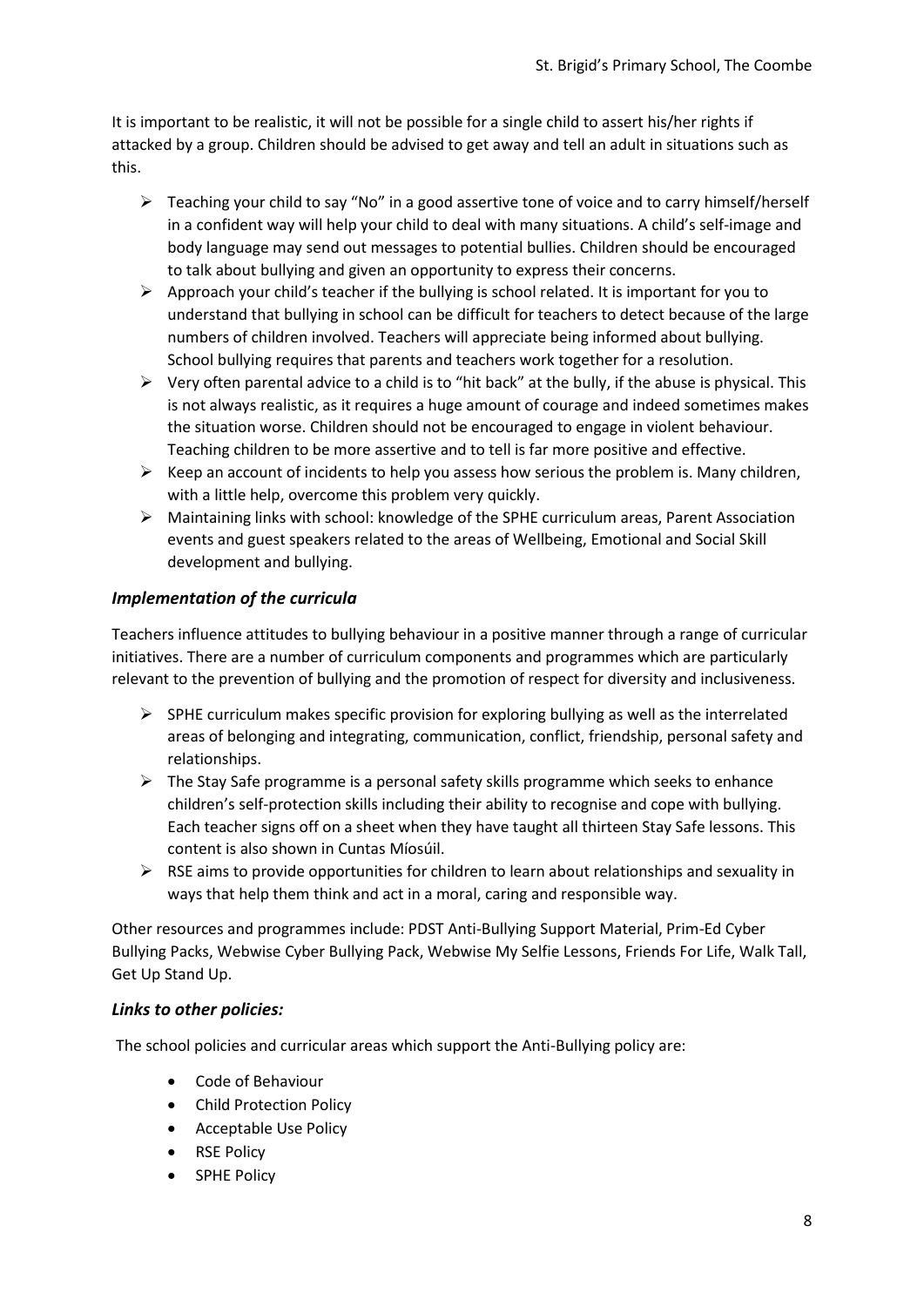- Mobile Phone Policy
- SEN Policy
- PE Curricular Plan
- School Self Evaluation focus on Wellbeing
- Data Protection and Record Keeping

## **Procedures for investigating and dealing with bullying**

The school's procedures for investigation, follow-up and recording of bullying behaviour and the established intervention strategies used by the school for dealing with cases of bullying behaviour are as follows: (see Section 6.8 of the Anti-Bullying Procedures for Primary and Post-Primary Schools)

The primary aim in investigating and dealing with bullying is to resolve any issues and to restore, as far as is practicable, the relationships of the parties involved, rather than to apportion blame. The school's procedures must be consistent with the following approach. Every effort will be made to ensure that all involved (including pupils, parent(s)/guardians) understand this approach from the outset.

#### *Reporting bullying behaviour*

- Any pupil or parent(s)/guardian(s) may report a bullying incident to any teacher in the school.
- All reports, including anonymous reports of bullying, will be investigated and dealt with by the relevant teacher.
- Teaching and non- teaching staff such as secretaries, special needs assistants, bus escorts, caretakers, cleaners must report any incidents of bullying behaviour witnessed by them, or mentioned to them by the relevant teacher.

### *Procedures for investigating, dealing with and recording incidents of Bullying are 3 staged:*

### **Stage 1 (a)** – Informal Investigation and Action

- $\triangleright$  In investigating and dealing with incidents of alleged bullying, the relevant teacher will exercise his/her professional judgement to determine whether bullying has occurred and how best the situation might be resolved.
- $\triangleright$  Teachers will take a calm, unemotional problem-solving approach (modelling appropriate behaviour of how we act when dealing with unpleasant situations) when dealing with incidents of alleged bullying behaviour reported by pupils, staff or parents.

### **Stage 1(b)** – Informal Recording, pre determination that bullying has occurred

- $\triangleright$  All staff must keep a written record of any incidents witnessed by them or notified to them. All incidents must be reported to the relevant teacher. These records will be kept in the classroom filing cabinet.
- $\triangleright$  While all reports, including anonymous reports of bullying must be investigated and dealt with by the relevant teacher, the relevant teacher must keep a written record of the reports, the actions taken and any discussions with those involved regarding same.
- $\triangleright$  The relevant teacher must inform the principal of all incidents being investigated.

### **Stage 2 (a)** – Formal Investigation and Action

 $\triangleright$  Where the relevant teacher has determined that a pupil has been engaged in bullying behaviour, it should be made clear to him/her how he/she is in breach of the school's anti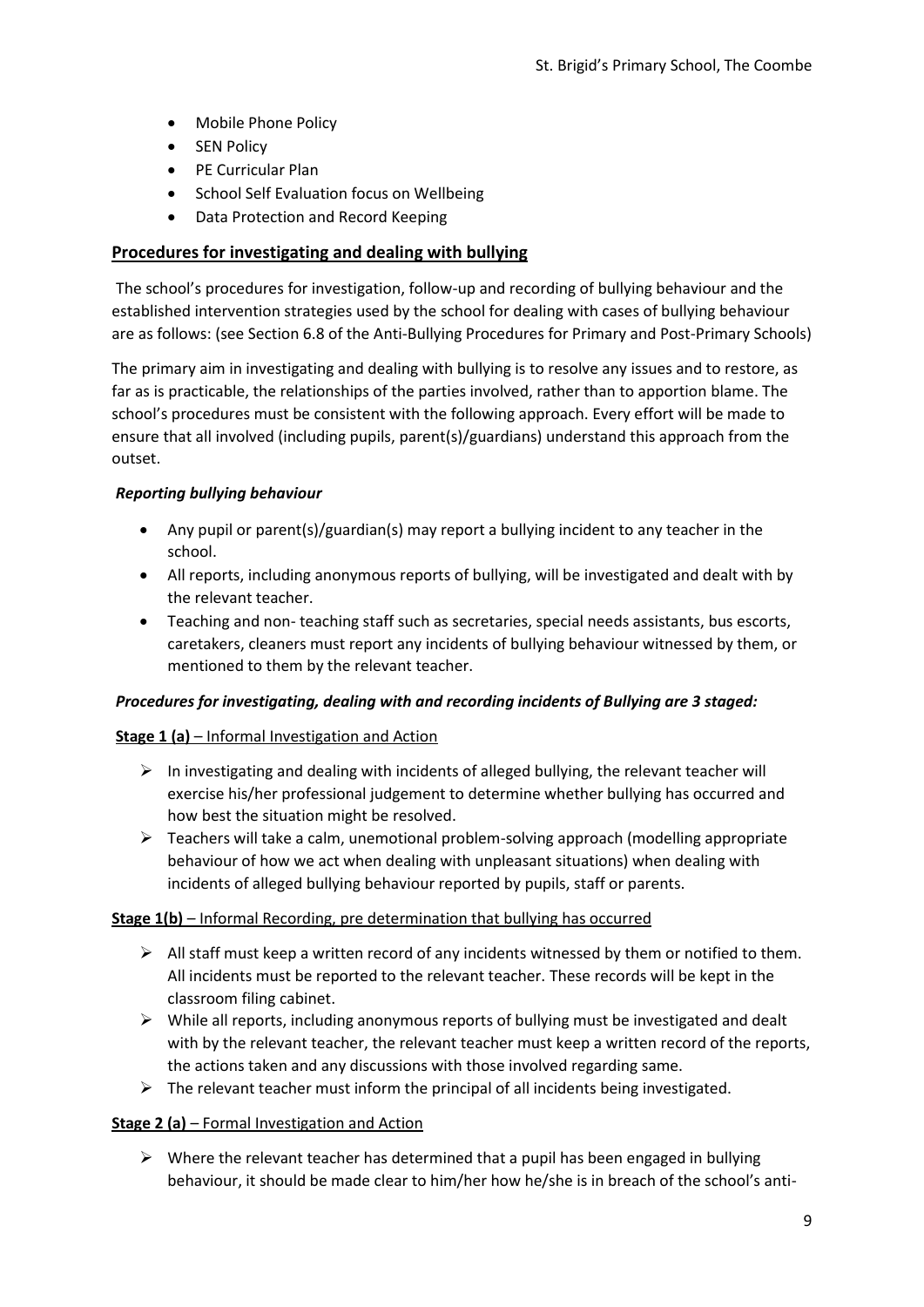bullying policy and efforts should be made to try to get him/her to see the situation from the perspective of the pupil being bullied

- $\triangleright$  The parent(s)/guardian(s) of the parties involved should be contacted at an early stage to inform them of the matter and explain the actions being taken (by reference to the school policy). The school should give parent(s)/guardian(s) an opportunity of discussing ways in which they can reinforce or support the actions being taken by the school and the supports provided to the pupils;
- $\triangleright$  It must also be made clear to all involved that in any situation where disciplinary sanctions are required, this is a private matter between the pupil being disciplined, his or her parent(s)/guardian(s) and the school.
- $\triangleright$  Discipline sanctions used will be in line with the school code of behaviour, including the possibility of suspension/expulsion.
- $\triangleright$  Parent(s)/guardian(s) and pupils are required to co-operate with any investigation and assist the school in resolving any issues and restoring, as far as is practicable, the relationships of the parties involved as quickly as possible;
- $\triangleright$  Where possible incidents should be investigated outside the classroom situation to ensure the privacy of all involved;
- $\triangleright$  All interviews should be conducted with sensitivity and with due regard to the rights of all pupils concerned. Pupils who are not directly involved can also provide very useful information in this way;
- $\triangleright$  When analysing incidents of bullying behaviour, the relevant teacher should seek answers to questions of what, where, when, who and why. This should be done in a calm manner, setting an example in dealing effectively with a conflict in a nonaggressive manner;
- $\triangleright$  Group meetings and/or individual meetings may be held.
- $\triangleright$  Each member of a group should be supported through the possible pressures that may face them from the other members of the group after the interview by the teacher;
- $\triangleright$  It may also be appropriate or helpful to ask those involved to write down their account of the incident(s).

### **Stage 2(b) –** Formal Recording

- $\triangleright$  If it is established by the relevant teacher that bullying has occurred, the relevant teacher must keep appropriate written records which will assist his/her efforts to resolve and to restore, as far as is practicable, the relationships of the parties involved.
- $\triangleright$  These records will be kept in a locked filling cabinet in the principal's office and a unique identifier will be used to protect the children's identity for example '*6 th Class Case 1, November 2021'*
- $\triangleright$  Asking children to stay away from each other is not great practice.

### **Stage 3(a)** – Formal Investigation

 In cases, where the relevant teacher considers that bullying behaviour has not been adequately and appropriately addressed within 20 school days after he/she has determined that bullying behaviour has occurred, it must be recorded by the relevant teacher in the recording template at **appendix 3.**

 In determining whether a bullying case has been adequately and appropriately addressed the relevant teacher must, as part of his/her professional judgement, take the following factors into account: - Whether the bullying behaviour has ceased; - Whether any issues between the parties have been resolved as far is practicable; - Whether the relationships between the parties have been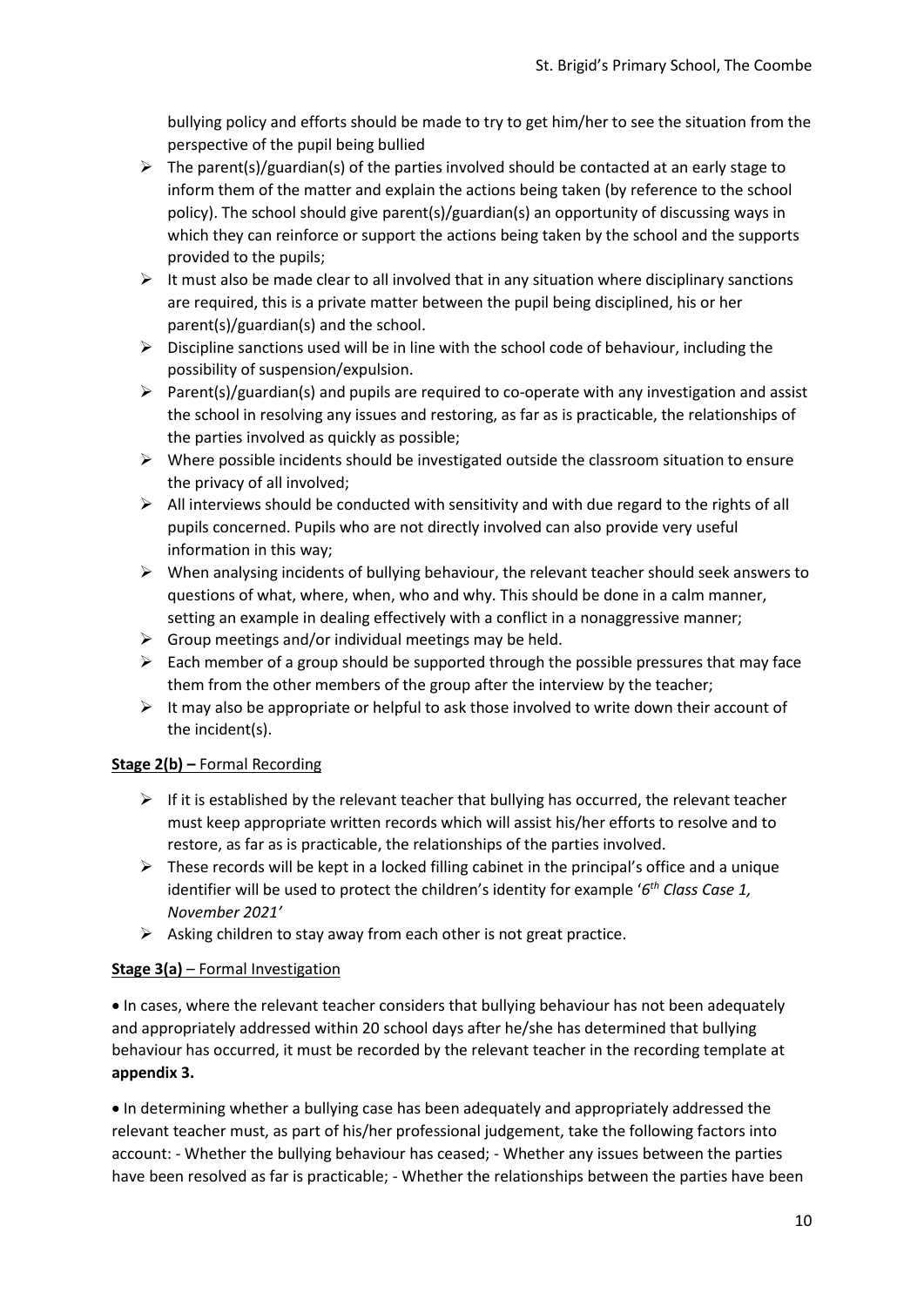restored as far is practicable; - Any feedback received from the parties involved, their parent(s)/guardian(s) or the Principal or Deputy Principal.

#### **Stage 3 (b)** – Formal Recording

The relevant teacher must use the recording template at **appendix 3** to record the bullying behaviour in the following circumstances:

- $\circ$  In cases where the relevant teacher considers that the bullying behaviour has not been adequately and appropriately addressed within 20 school days after he/she has determined that bullying behaviour has occurred; and
- o Where the school has decided as part of its anti-bullying policy that in certain circumstances bullying behaviour must be recorded and reported immediately to the Principal or Deputy Principal as applicable.

When the recording template is used, it must be retained by the relevant teacher and a copy maintained by the Principal. The Appendix 3 folder is stored in the office.

These records will be kept until all the children involved reach the age of 21.

### **Follow up**

- $\triangleright$  Follow-up meetings with the relevant parties involved should be arranged separately with a view to possibly bringing them together at a later date if the pupil who has been bullied is ready and agreeable.
- $\triangleright$  Where a parent(s)/guardian(s) is not satisfied that the school has dealt with a bullying case in accordance with these procedures, the parent(s)/guardian(s) must be referred, as appropriate, to the school's complaints procedures.
- $\triangleright$  In the event that a parent(s)/guardian(s) has exhausted the school's complaints procedures and is still not satisfied, the school must advise parent(s)/guardian(s) of their right to make a complaint to the Ombudsman for Children.

In the case of **alleged bullying occurring outside school hours and outside the school premises** the school will support the children involved but cannot take responsibility for resolving these issues.

### **Reports to the Board of Management:**

Bullying will be made a recurring item for the Board of Management meeting agenda. Whereby appendix 3 has been filled out, the principal will report the number of overall bullying incidents to the Board. The principal will also provide confirmation that all cases reported have been or are being dealt with in accordance with the school's anti bullying policy and the Anti Bullying Procedures for Primary and Post Primary Schools.

The minutes of the Board of Management meeting will record the above but will not include any identifying details of the pupils involved.

### **Sanctions**

Teachers will establish and clearly communicate expectations for behaviour and the unacceptable nature of bullying behaviour. This will ensure that the Anti-Bullying Policy is proactive rather than reactive. The degree of misdemeanour – will be determined by the findings recorded on incident record sheets and through teacher communication. Steps to be taken correspond with our Code of Behaviour.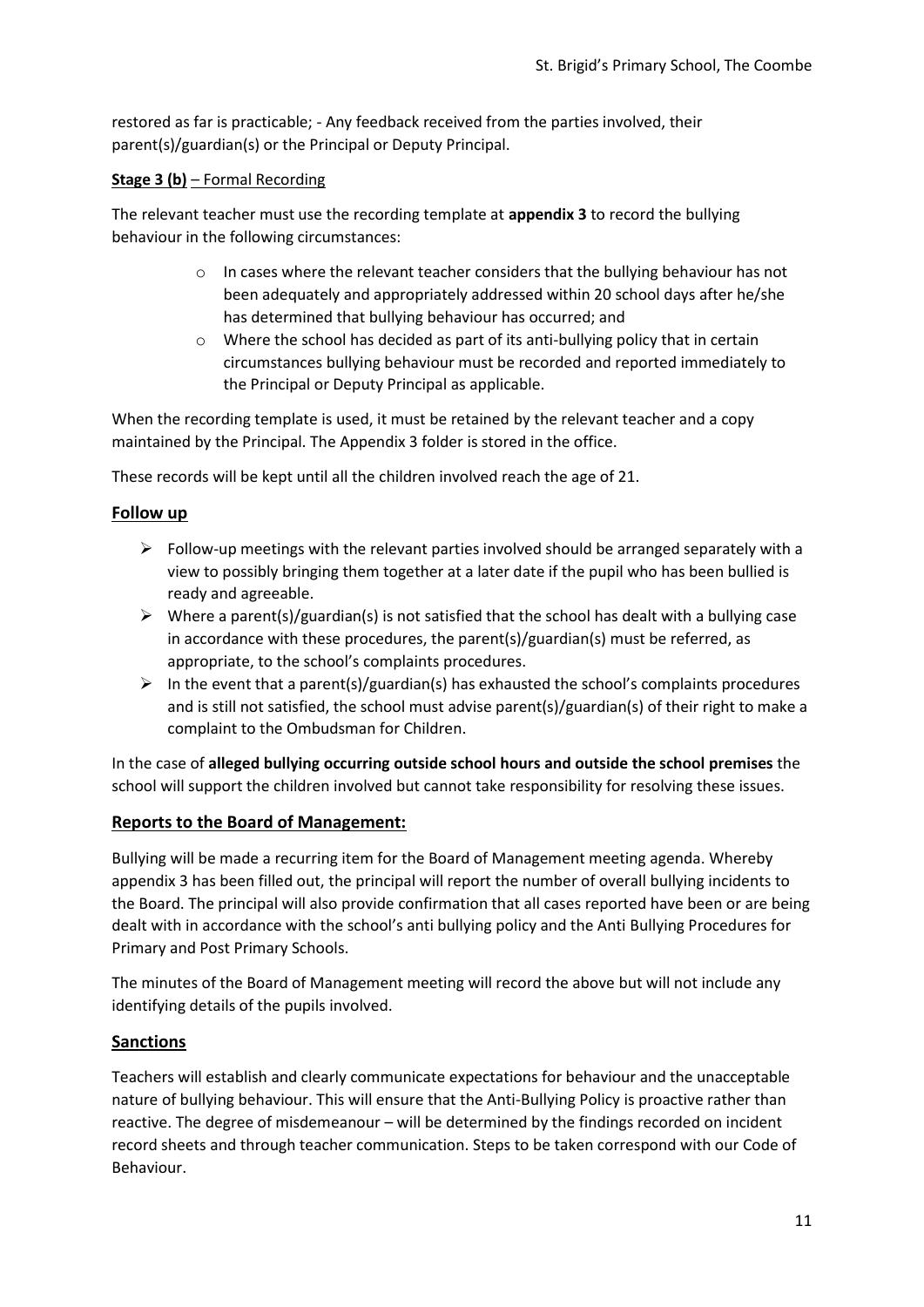## **Steps when confronting a child displaying bullying behaviour:**

- 1. Staff will adopt the 'I-centered' rule for evaluating misbehavior. Staff will tell class that it offends or bothers them when they witness certain kinds of hurtful student behaviors (e.g., teasing, name-calling). Emphasise that when staff see such behaviour occurring, they will intervene, regardless of whether the offending student meant to be hurtful.
- 2. When a staff member confronts a student for bullying, do so in private whenever possible. A private discussion will remove the likelihood that the confronted student will 'play to the audience' of classmates and become defiant or non-compliant. If a staff member witnesses suspected bullying, they will immediately approach the child responsible and speak to them privately, describe the negative behaviour that they witnessed, explain why that behaviour is a violation of classroom expectations, and impose a consequence (e.g., warning, apology to victim, brief timeout, loss of privilege). Keep the conversation focused on facts of the bully's observed behaviour and the restorative practice script.
- 3. If the child with challenging behaviour does not respond to the above, find an adult in the school with whom the student who is showing signs of bullying behaviour has a close relationship. Enlist that adult to sit down with the child to follow the Restorative Practice script and further discussion if required. This conference is not intended to be punitive. However, the student should feel at the end of the talk that, while he or she is valued, the student's bullying behavior hurts and disappoints those who care about the student.

### **Steps to support the victims of bullying behaviours:**

- 1. Develop positive connections with others
	- $\triangleright$  Teaching social skills, encouraging free play sessions in class
	- $\triangleright$  Scaffolding play sessions
	- $\triangleright$  Buddy systems / mentors
	- $\triangleright$  Circle time activities
	- $\triangleright$  Friends Programme
- 2. Teach Assertiveness Skills:
	- $\triangleright$  Respond to taunts, insults, or teasing with a bland response ("Oh", "That's your opinion." "Maybe." ' you called me \_\_\_ and I don't care') Don't let bullies see that they have upset you.
	- $\triangleright$  Get away from the situation if you start to get very angry or upset.
	- $\triangleright$  Say "No" firmly and loudly if you don't want to do something that someone tells you to do. Stand straight up and look that person in the eye when you say it.
	- $\triangleright$  Refuse to let others talk you into doing something that you will be sorry for or feel uncomfortable doing.
	- $\triangleright$  Report incidents of bullying to adults.

### **Steps to support Bystanders:**

- $\triangleright$  Train Student to Play an Active Role in Intervening in Bullying: the 4 R's- Recognise, Report, Respond, Refuse.
- $\triangleright$  Draw a distinction for the students between 'tattling' and 'telling'. Tattling is when a student tells an adult what another student did simply to get him or her into trouble. Telling is when a student tells an adult what another student did because that student's actions were unsafe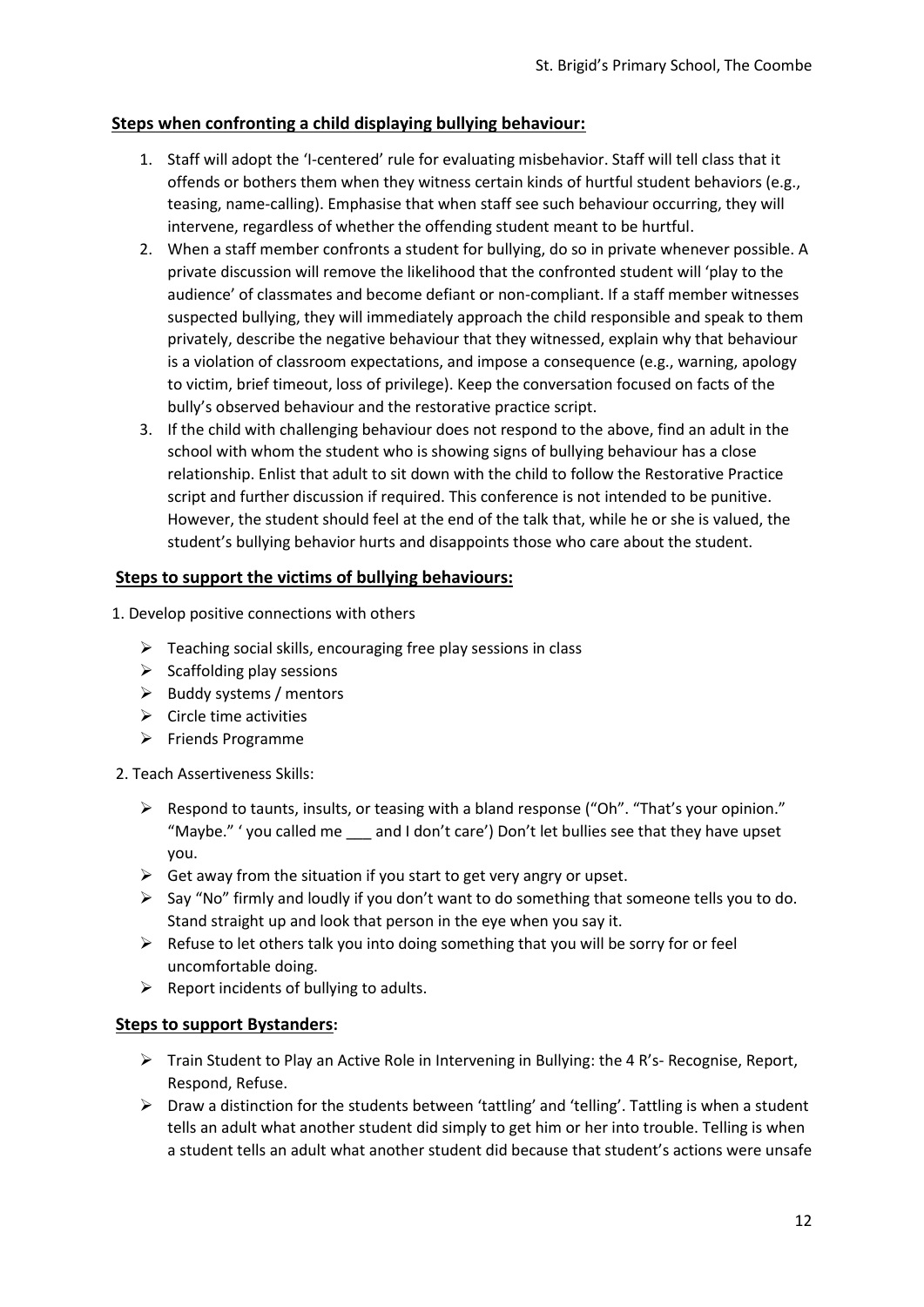or hurt another person. Say to students, "It is important that we tell adults whenever we see something that is unsafe or hurts other people."

 $\triangleright$  Hold Bystanders Accountable for Their Actions. Student onlookers need to understand that they are responsible for their actions when they witness a bullying incident. In particular, bystanders should know they will face negative consequences if they decide to join a bully in taunting or teasing a victim, cheer the bully on, laugh at the bullying incident, or otherwise take part in the bullying. (Help students to keep in mind that onlookers should side with the victim with a phrase such as 'Remember, bystanders should never become bullies.')

### **Procedures for investigation and bullying of adults:**

Policies relevant to adult bullying claims:

- Dignity in the Workplace Policy
- Complaints Procedure Policy
- INTO Working Together Policy and Procedures Booklet
- In case of **intra-staff bullying**, St. Brigid's Primary School will adopt the procedures outlined in section C (c2) of the INTO booklet: Working Together: Procedures and Policies for Positive Staff Relations'. A copy of this document is attached to this policy and is also available for free download on the INTO website.
- In the case of **Teacher – Child** bullying, a complaint should in the first instance be raised with the teacher in question by parent/ guardian of the child if possible and then if necessary referred to the Principal. Where it has not been possible to agree a framework for resolution, the parent/guardian is advised to follow procedure as outlined in our complaints policy and the matter should be referred in writing by both parties to the Chairperson of the Board of Management for investigation.
- In the case of **Parent – Teacher** bullying, the Principal should be informed in the first instance, and if deemed necessary the Chairperson of the Board of Management should subsequently be informed in writing where the school will follow the procedure as outlined in our complaints policy.
- In the case of **Parent/ Visitor to the school – Child bullying**, the complaint should be referred in the first instance, to the child's class teacher and subsequently to the Principal if unresolved.
- In the case of **Principal – Parent/ Child bullying**, the matter should be raised with the Principal if possible. Where it has not been possible to agree a framework for resolution, the parent/guardian is advised to follow procedure as outlined in our complaints policy and the matter should be referred in writing by both parties to the Chairperson of the Board of Management for investigation.

### **Prevention of Harassment:**

The Board of Management confirms that the school will, in accordance with its obligations under equality legislation, take all such steps that are reasonably practicable to prevent the sexual harassment of pupils or staff or the harassment of pupils or staff on any of the nine grounds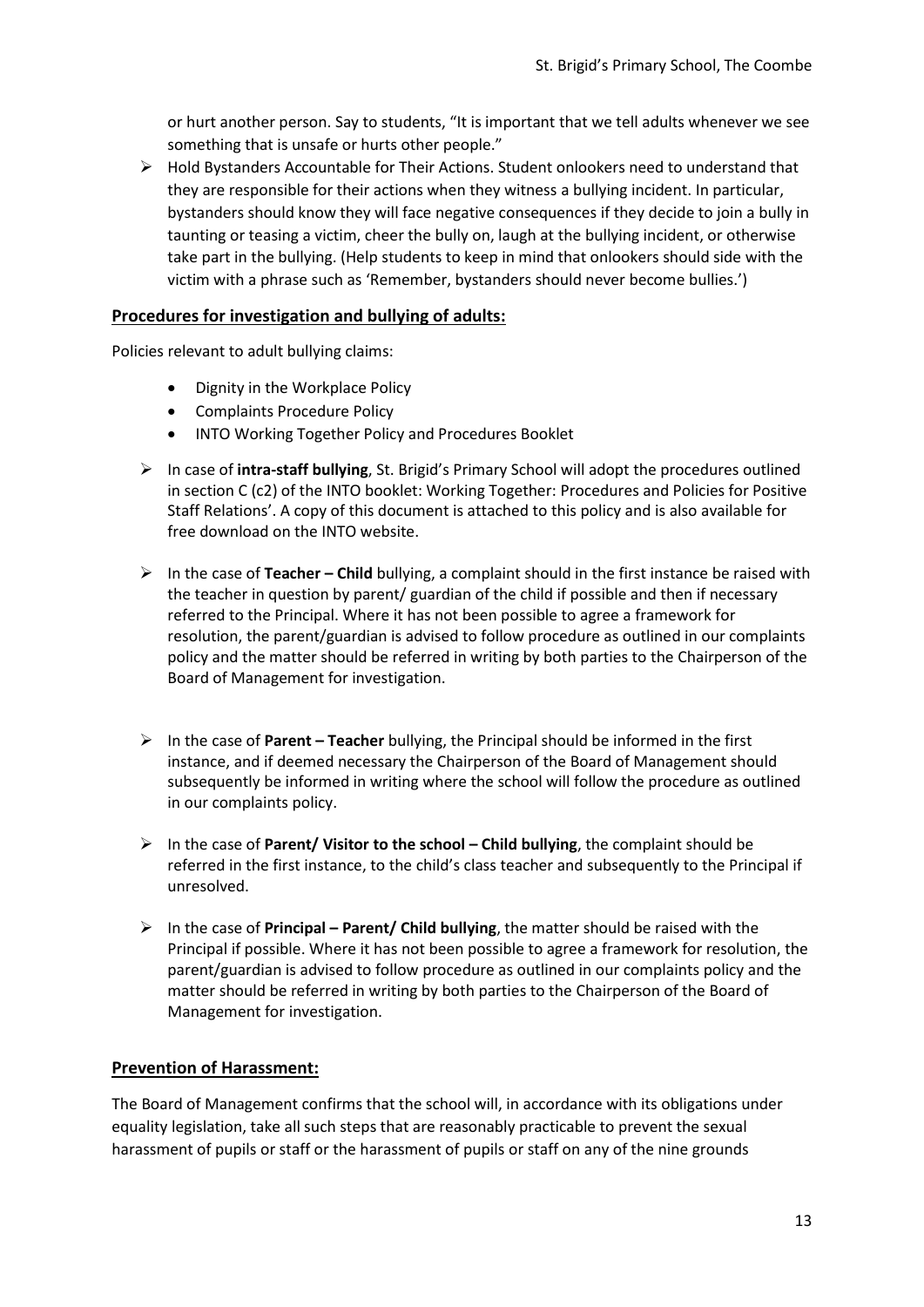specified i.e. gender including transgender, civil status, family status, sexual orientation, religion, age, disability, race and membership of the Traveller Community.

### **Success Criteria**

- A happy safe atmosphere, with a culture of openness where good relationships exist between all members within the school community.
- When you hear mantras back from children ' In this school, we do not tolerate bullying ......",'Be an Upstander not a Bystander', Staff members use the mantra "In this school we tell."
- When children 'tell' if they are bullied and trust that their concerns will be responded to promptly.
- Children are aware of and obey the rules and are confident about reporting incidents to the school authorities.
- Staff apply the rules of listening, reporting, investigating and reporting to principal
- Comments or compliments on positive relationships within the school
- When parents and staff feel confident that incidents are being dealt with positively and fairly
- When members of staff are supportive and cooperative in managing incidents.

## **Review and Monitoring**

This Anti Bullying Policy will be monitored and reviewed by the Board of Management on an annual basis and as the need arises. The Board of Management will ensure that adequate training and support is provided for all staff, as necessary. The BoM will ensure that the attention of all new staff is drawn to the school's Anti Bullying Policy and that it is fully understood. All Staff are required to tick a checklist to indicate that they have read, accept and understand the procedures outlined in this policy.

This policy was reviewed and ratified by the Board of Management of St. Brigid's Primary School, The Coombe and subsequently communicated to the school community via email and the school's website.

Signed by Principal: *Niamh Hanna*

Signed by Chairperson: Amanda McGarry

Date: 20/01/2022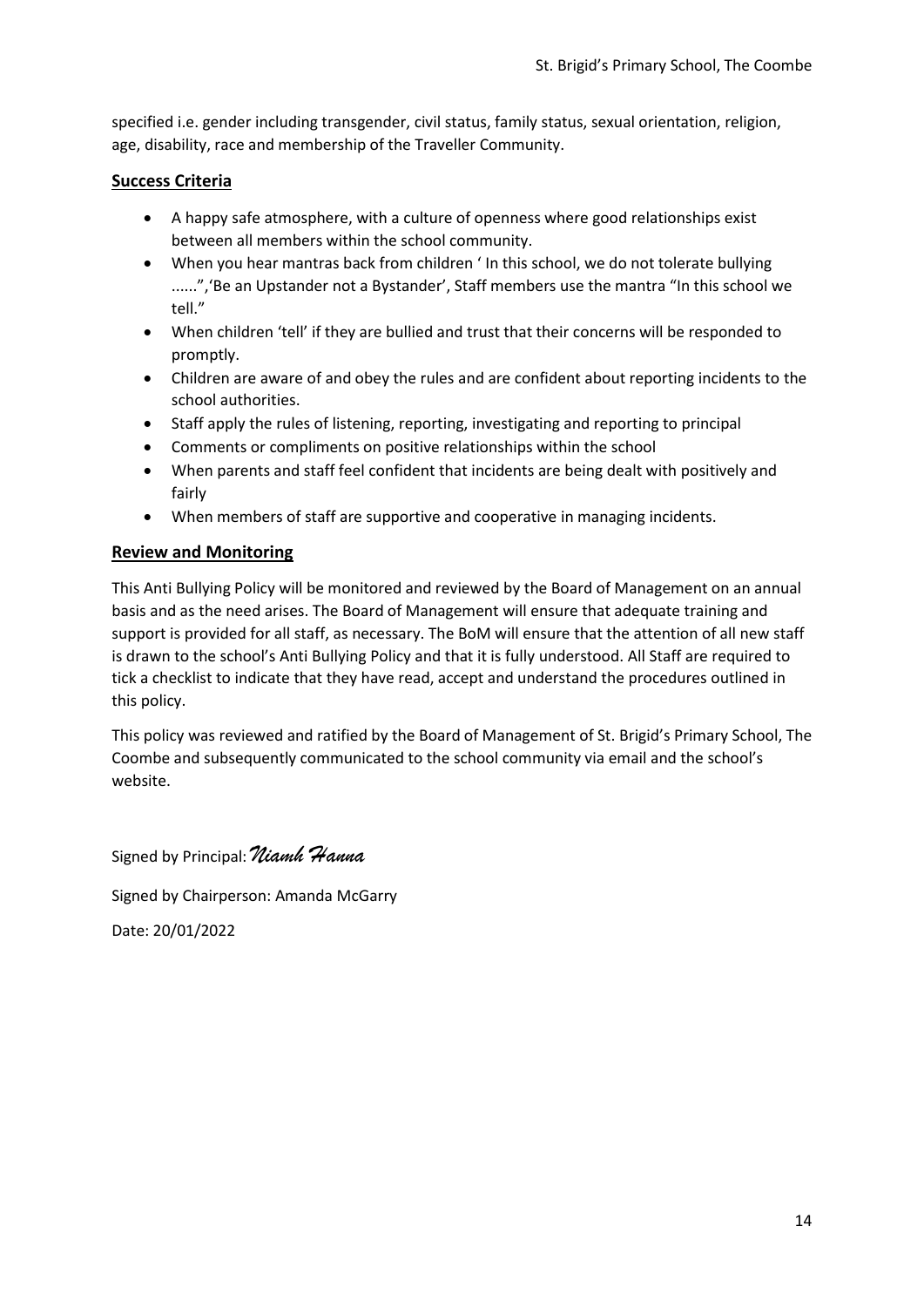## **Appendix 1: Practical tips for building a positive school culture and climate**

The following are some practical tips for immediate actions that can be taken to help build a positive school culture and climate and to help prevent and tackle bullying behaviour:

- Model respectful behaviour to all members of the school community at all times.
- Use of Restorative Practice
- Explicitly teach pupils what respectful language and respectful behaviour looks like, acts like, sounds like and feels like in class and around the school.
- Display key respect messages in classrooms, in assembly areas and around the school.
- Involve pupils in the development of these messages.
- Catch children being good notice and acknowledge desired respectful behaviour by providing positive attention.
- Consistently tackle the use of discriminatory and derogatory language in the school this includes homophobic and racist language and language that is belittling of pupils with a disability or SEN.
- Give constructive feedback to pupils when respectful behaviour and respectful language are absent.
- Have a system of encouragement and rewards to promote desired behaviour and compliance with the school rules and routines.
- Explicitly teach pupils about the appropriate use of social media.
- Positively encourage pupils to comply with the school rules on mobile phone and internet use.
- Follow up and follow through with pupils who ignore the rules.
- Actively involve parents and/or the Parents' Association in awareness raising campaigns around social media.
- Actively promote the right of every member of the school community to be safe and secure in school.
- Highlight and explicitly teach school rules in pupil friendly language in the classroom and in common areas.
- All staff can actively watch out for signs of bullying behaviour.
- Ensure there is adequate playground/school yard/outdoor supervision.
- School staff can get pupils to help them to identify bullying "hot spots" and "hot times" for bullying in the school.
- Hot spots tend to be in the playground/school yard/outdoor areas, changing rooms, corridors and other areas of unstructured supervision.
- Hot times again tend to be times where there is less structured supervision such as when pupils are in the playground/school yard or moving classrooms.
- Support the establishment and work of the student council.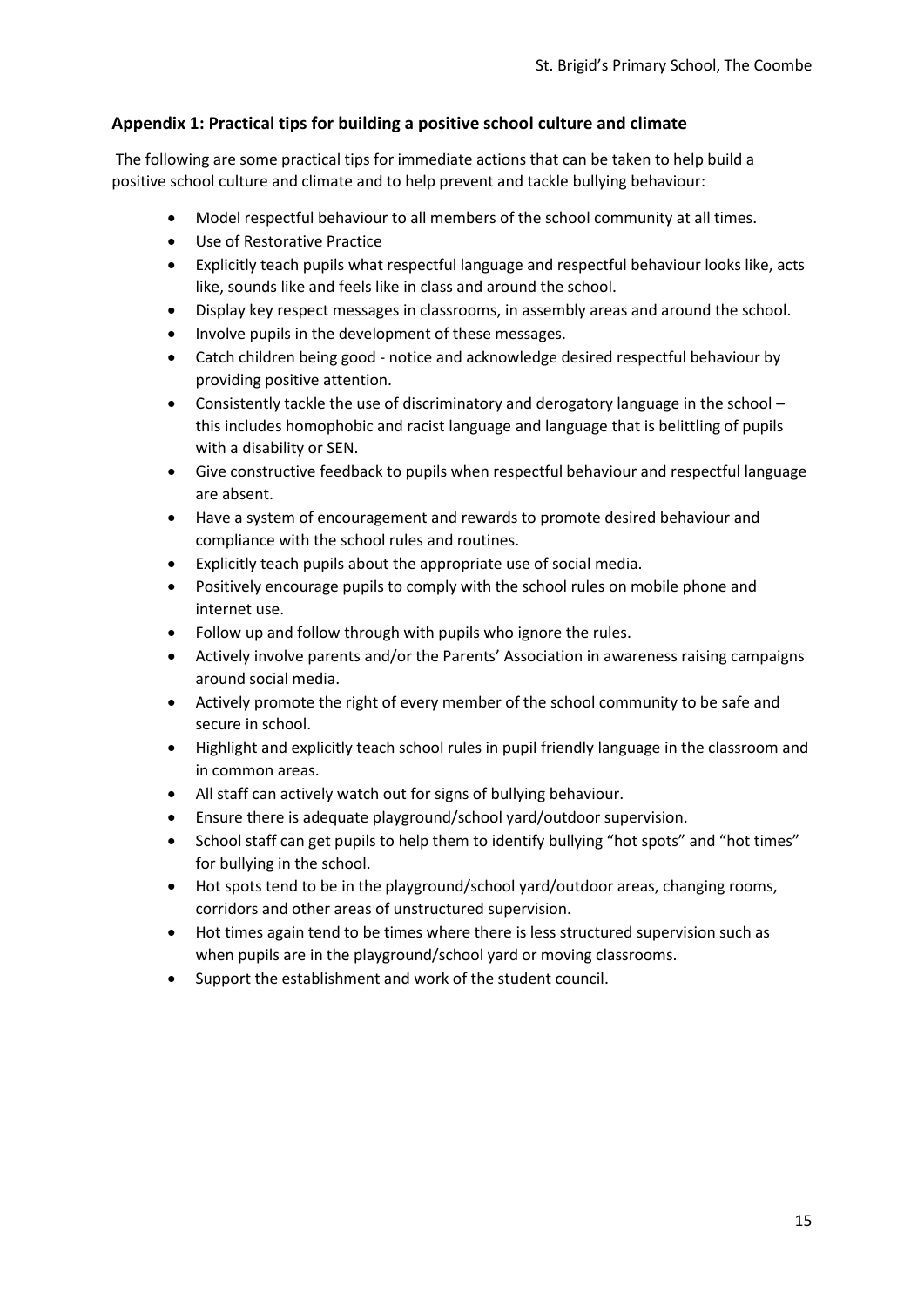## **Appendix 2: School Anti Bullying Charter**

At St. Brigid's Primary School, The Coombe we believe that we all have the right to work, learn and play happily at school. We are entitled to be listened to and are confident to speak up about what we feel is unfair. We have the right not to be ignored or bullied because of our differences or beliefs and we respect the right of everybody to be accepted as an individual. We believe that we all have the right to feel happy and calm when learning so that we can be the best that we can be.

I will be proud of myself and encourage others to make good choices in school

- I will be honest and tell the truth
- I will celebrate that we are all different
- I will think about my actions and words and how they affect others
- I will speak up when I or others need help
- I will bring a positive attitude to school and to my learning
- I will follow our school rules
- I will not blame others for choices I make
- I will not judge people because they are different to me
- I will not bully or make others feel bad with my words or actions
- I will not keep quiet if I am being bullied or know someone who is being bullied
- I will not disrupt the learning of others

We agree to try our very best to uphold St. Brigid's Primary School Anti Bullying Charter to make our school a happy and safe place where we can reach our full potential.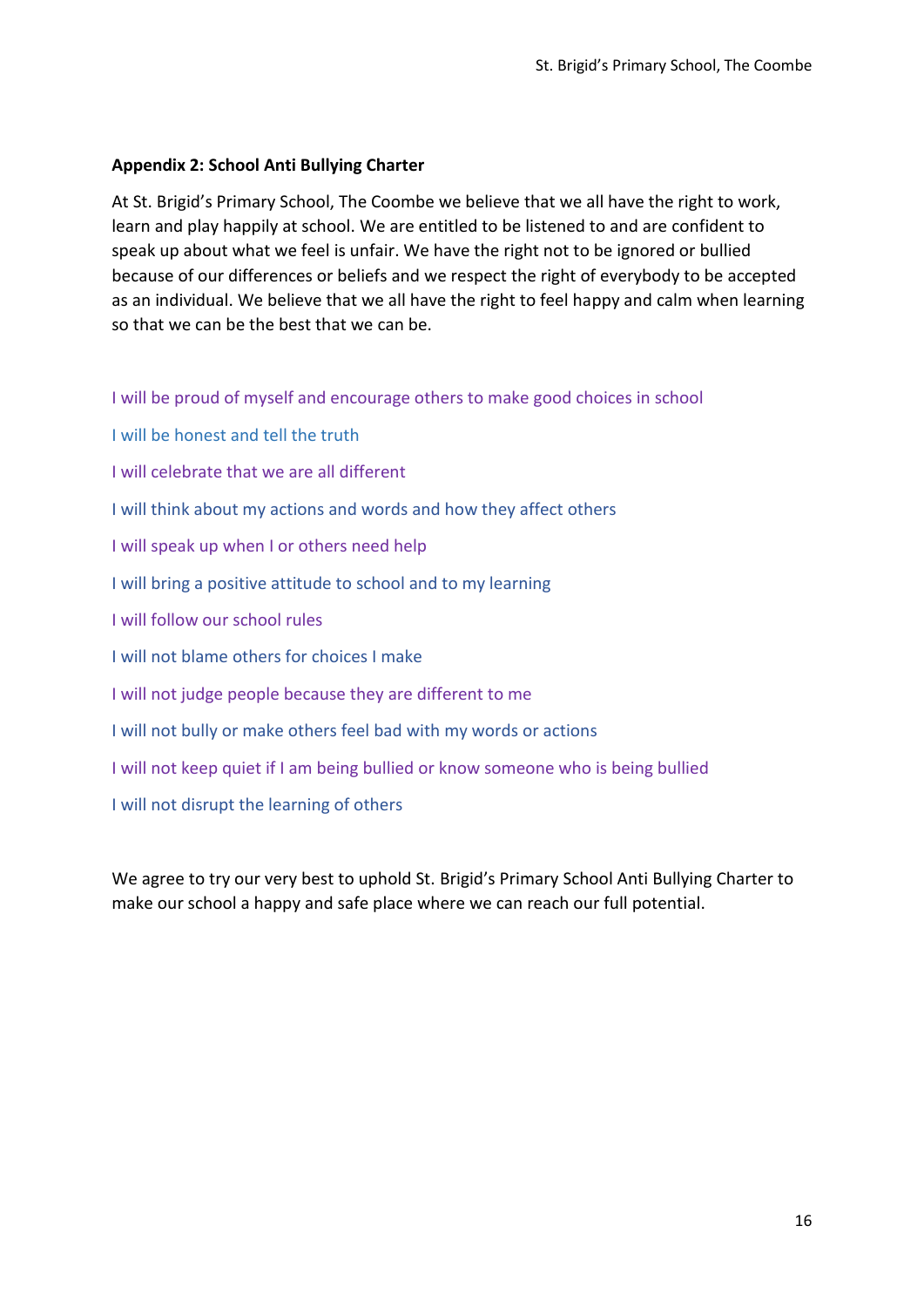### **Appendix 3: Template for Recording Bullying Behaviour**

1. Name of pupil being bullied and class group

Name \_\_\_\_\_\_\_\_\_\_\_\_\_\_\_\_\_\_\_\_\_\_\_\_\_\_\_\_\_\_ Class \_\_\_\_\_\_\_\_\_\_\_\_\_\_\_\_\_

\_\_\_\_\_\_\_\_\_\_\_\_\_\_\_\_\_\_\_\_\_\_\_\_\_\_\_\_\_\_\_\_\_\_\_\_\_\_\_\_\_\_\_\_\_\_\_\_\_\_\_\_\_\_\_\_\_\_\_\_\_\_\_\_\_\_\_\_\_\_\_\_\_\_\_\_\_\_\_\_\_\_ \_\_\_\_\_\_\_\_\_\_\_\_\_\_\_\_\_\_\_\_\_\_\_\_\_\_\_\_\_\_\_\_\_\_\_\_\_\_\_\_\_\_\_\_\_\_\_\_\_\_\_\_\_\_\_\_\_\_\_\_\_\_\_\_\_\_\_\_\_\_\_\_\_\_\_\_\_\_\_\_\_\_ \_\_\_\_\_\_\_\_\_\_\_\_\_\_\_\_\_\_\_\_\_\_\_\_\_\_\_\_\_\_\_\_\_\_\_\_\_\_\_\_\_\_\_\_\_\_\_\_\_\_\_\_\_\_\_\_\_\_\_\_\_\_\_\_\_\_\_\_\_\_\_\_\_\_\_\_\_\_\_\_\_\_

- 2. Name(s) and class(es) of pupil(s) engaged in bullying behaviour
- (tick relevant boxes)

| <b>Pupil Concerned</b> |  |
|------------------------|--|
| <b>Other Pupil</b>     |  |
| Parent                 |  |
| Teacher                |  |
| Other                  |  |

3. Source of bullying concern/report 4. Location of incidents (tick relevant boxes)

| Yard           |  |
|----------------|--|
| Classroom      |  |
| Corridor       |  |
| <b>Toilets</b> |  |
| Other          |  |

5.Name of person(s) who reported the bullying concern

#### 6. Type of Bullying Behaviour (tick relevant box(es))

| <b>Physical Aggression</b> | Cyber bullying          |  |
|----------------------------|-------------------------|--|
| Damage to Property         | Intimidation            |  |
| Isolation/Exclusion        | <b>Malicious Gossip</b> |  |
| Name Calling               | Other (specify)         |  |

#### 7. Where behaviour is regarded as identity-based bullying, indicate the relevant category:

| Homophobic | <b>SEN Related /Disability</b> | Racist | Membership of Traveller<br>Community | Other (specify) |
|------------|--------------------------------|--------|--------------------------------------|-----------------|
|            |                                |        |                                      |                 |

\_\_\_\_\_\_\_\_\_\_\_\_\_\_\_\_\_\_\_\_\_\_\_\_\_\_\_\_\_\_\_\_\_\_\_\_\_\_\_\_\_\_\_\_\_\_\_\_\_\_\_\_\_\_\_\_\_\_\_\_\_\_\_\_\_\_\_\_\_\_\_\_\_\_\_

#### 8. Brief description of bullying behaviour and its impact

9. Details of actions taken

Signed by relevant teacher: \_\_\_\_\_\_\_\_\_\_\_\_\_\_\_\_\_\_\_\_\_\_\_\_\_ Date:\_\_\_\_\_\_\_\_\_\_\_\_\_\_\_\_\_\_\_

Date submitted to Principal/Deputy Principal \_\_\_\_\_\_\_\_\_\_\_\_\_\_\_\_\_\_\_\_\_\_\_\_\_\_\_\_\_\_\_\_\_\_\_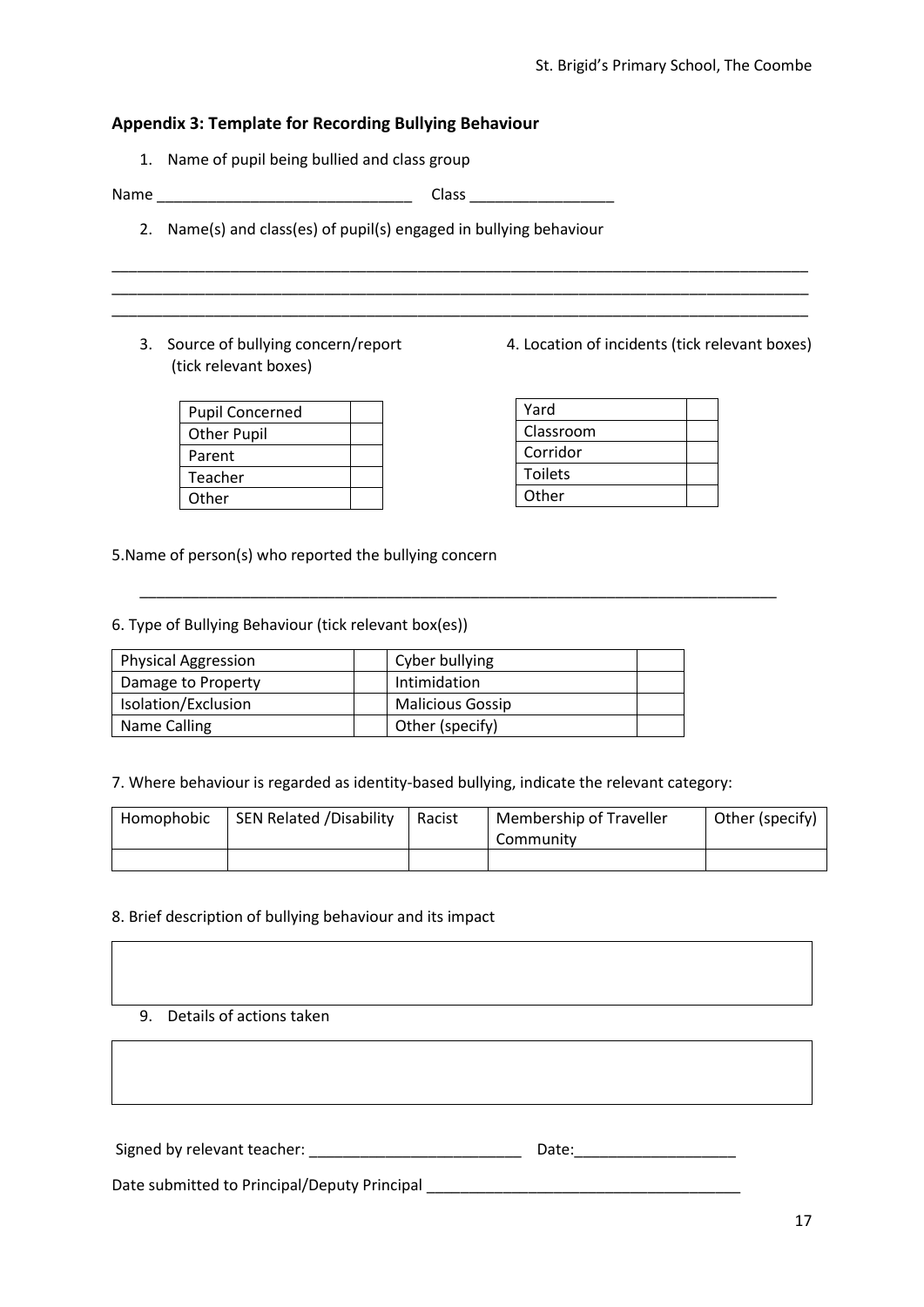## **Appendix 4: Restorative Practice – Questions**

### **To the harmed person:**

- 1. What happened?
- 2. What were you thinking at the time?
- 3. What have your thoughts been since?
- 4. How has this affected you and others?
- 5. What has been the hardest thing for you?
- 6. What do you think needs to happen next?

## **To the person showing challenging behaviour:**

- 1. What happened?
- 2. What were you thinking at the time?
- 3. What have your thoughts been since?
- 4. Who has been affected by what you did?
- 5. In what way have they been affected?
- 6. What do you think needs to happen next?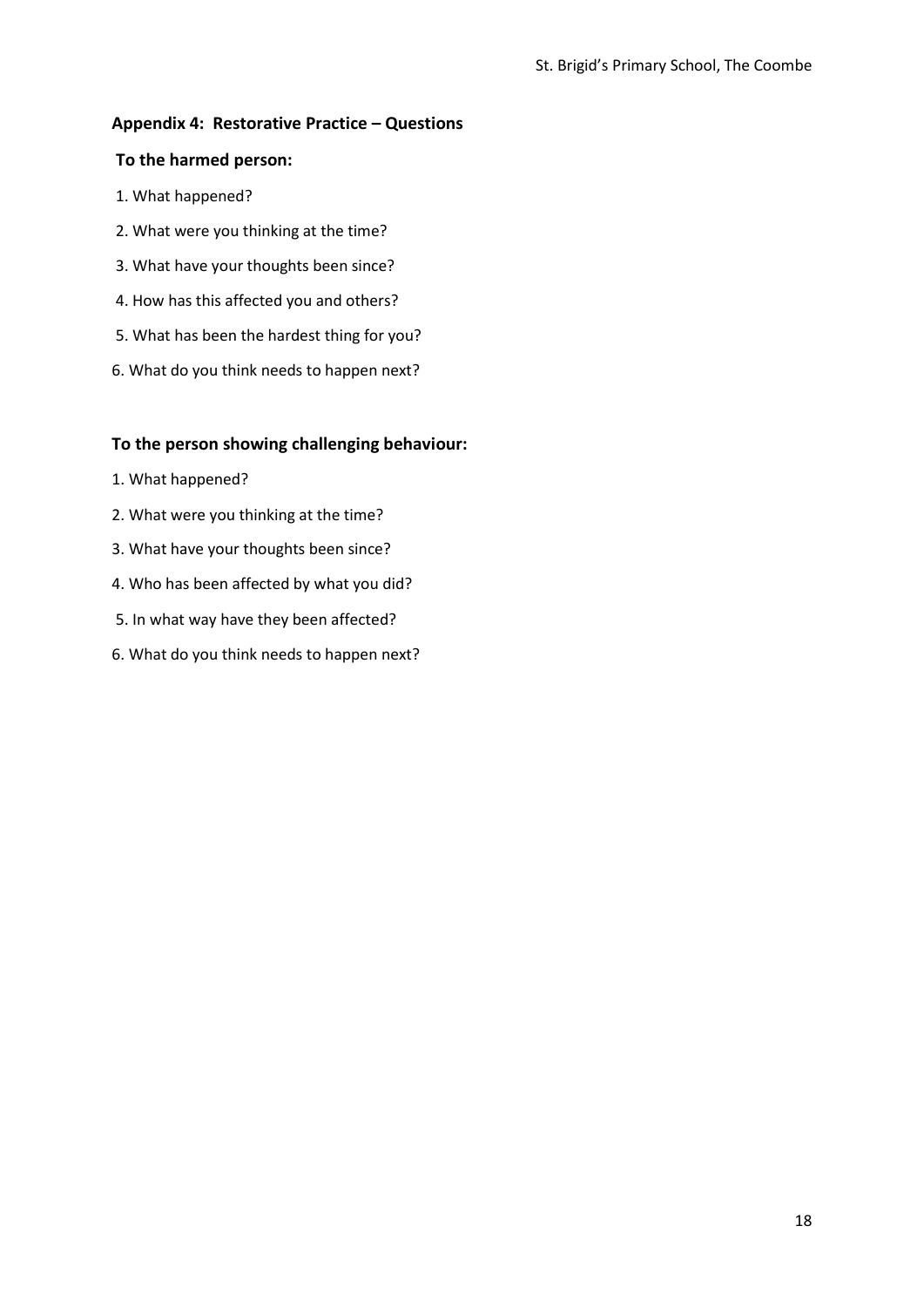## **Appendix 5: Checklist for annual review of the Anti-Bullying Policy and its implementation**

The Board of Management (the Board) must undertake an annual review of the school's antibullying policy and its implementation. The following checklist must be used for this purpose. The checklist is an aid to conducting this review and is not intended as an exhaustive list. In order to complete the checklist, an examination and review involving both quantitative and qualitative analysis, as appropriate across the various elements of the implementation of the school's antibullying policy will be required.

- $\circ$  Has the Board formally adopted an anti-bullying policy that fully complies with the requirements of the Anti-Bullying Procedures for Primary and Post-Primary Schools?
- $\circ$  Has the Board published the policy on the school website and provided a copy to the parents' association?
- o Has the Board ensured that the policy has been made available to school staff (including new staff)? Is the Board satisfied that school staff are sufficiently familiar with the policy and procedures to enable them to effectively and consistently apply the policy and procedures in their day to day work?
- $\circ$  Has the Board ensured that the policy has been adequately communicated to all pupils?
- o Has the policy documented the prevention and education strategies that the school applies?
- o Have all of the prevention and education strategies been implemented?
- $\circ$  Has the effectiveness of the prevention and education strategies that have been implemented been examined?
- $\circ$  Is the Board satisfied that all teachers are recording and dealing with incidents in accordance with the policy?
- o Has the Board received and minuted the periodic summary reports of the Principal?
- o Has the Board discussed how well the school is handling all reports of bullying including those addressed at an early stage and not therefore included in the Principal's periodic report to the Board?
- $\circ$  Has the Board received any complaints from parents regarding the school's handling of bullying incidents?
- o Have any parents withdrawn their child from the school citing dissatisfaction with the school's handling of a bullying situation?
- $\circ$  Have any Ombudsman for Children investigations into the school's handling of a bullying case been initiated or completed?
- $\circ$  Has the data available from cases reported to the Principal (by the bullying recording template) been analysed to identify any issues, trends or patterns in bullying behaviour?
- $\circ$  Has the Board identified any aspects of the school's policy and/or its implementation that require further improvement?
- o Has the Board put in place an action plan to address any areas for improvement?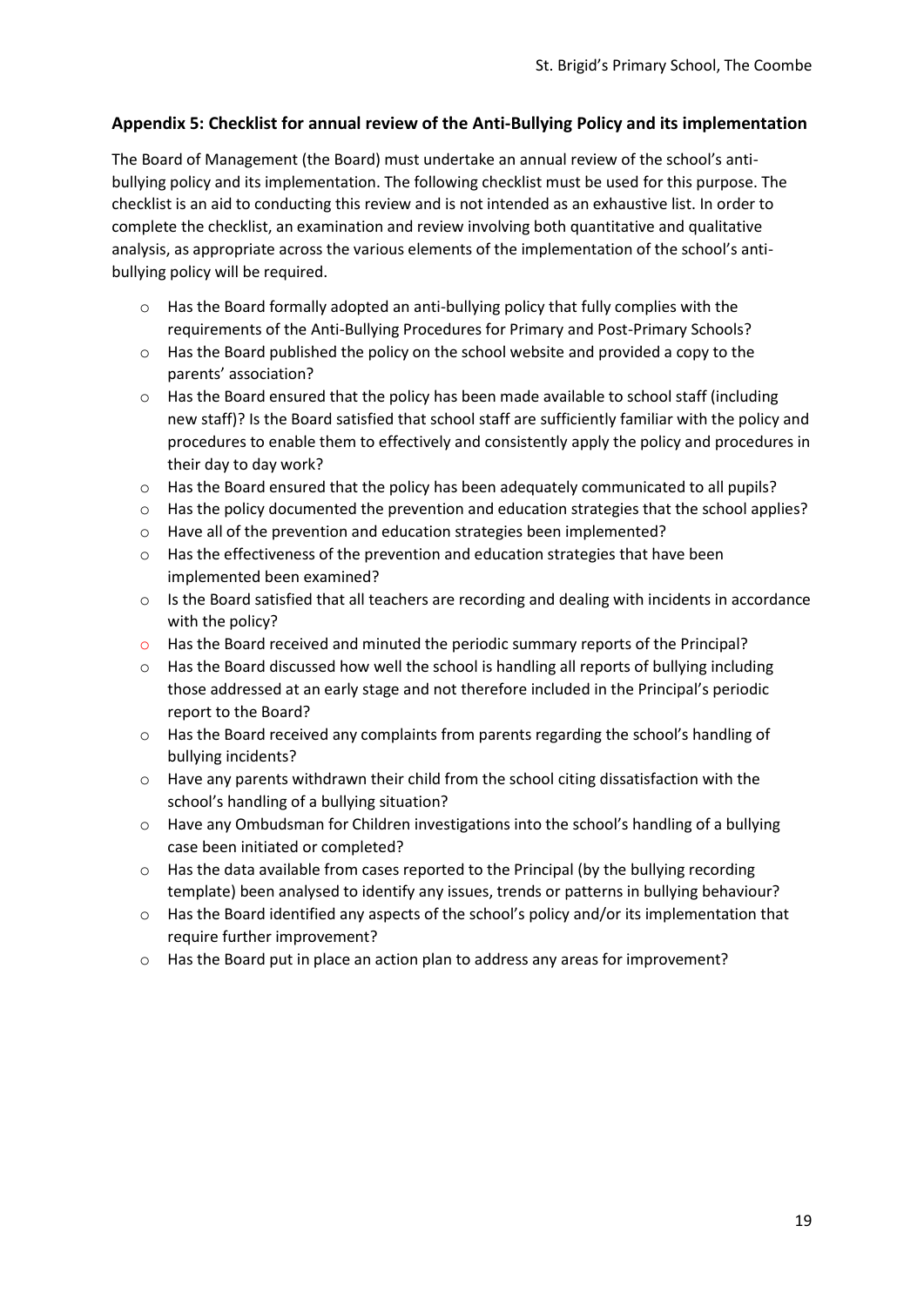#### **Appendix 6: Surveys to be distributed from 1st -6 th class:**

- **1. Is there bullying happening in your class/ in the school?**
- **2. Who is being mean/treating people badly?**
- **3. What is happening/what are people doing/saying?**
- **4. Has anyone been mean to you?**
- **5. Have you been mean to anyone?**
- **6. Who is the ringleader?**
- **7. Who else is involved?**

**Any other comments:**